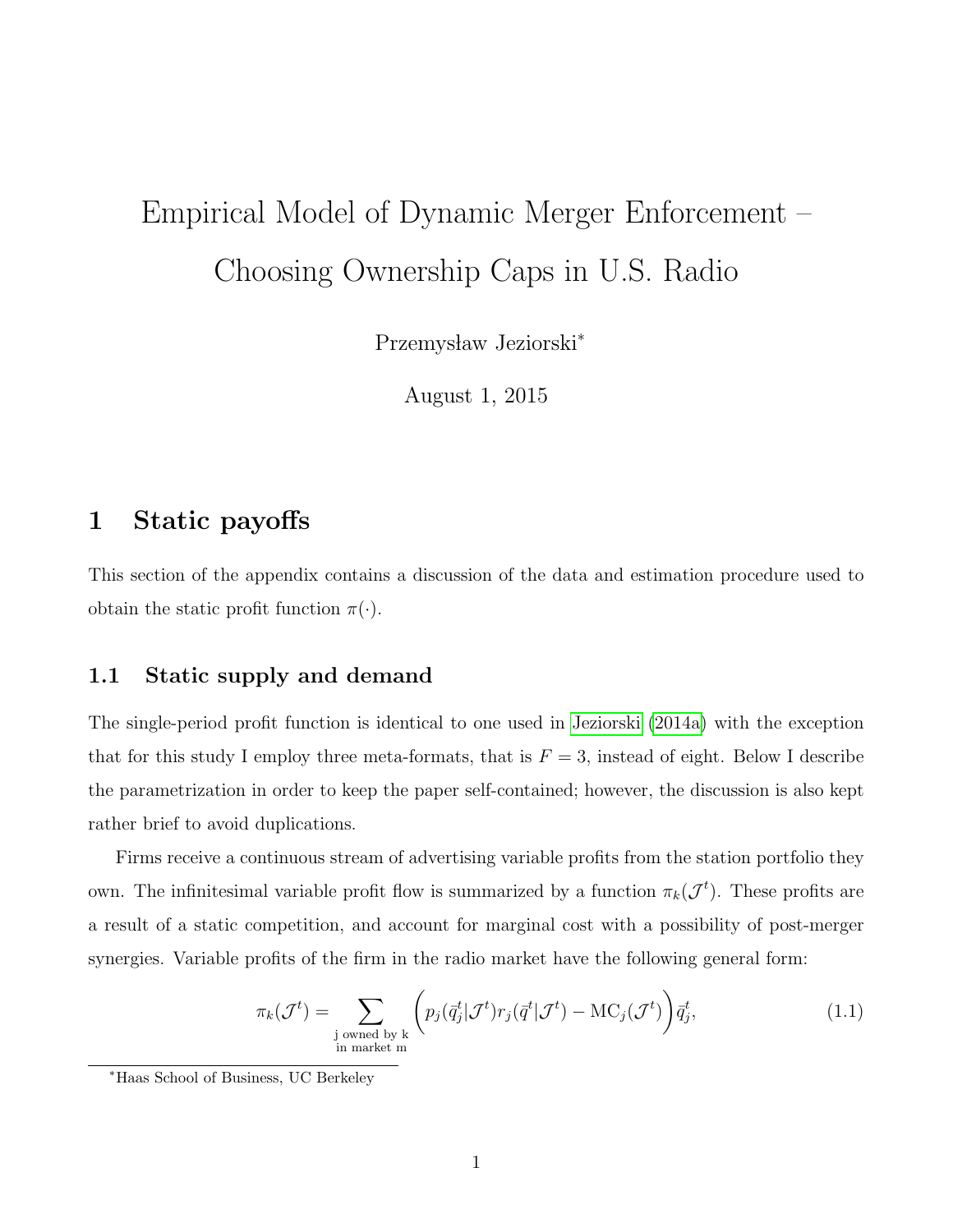where  $p_j(\cdot)$  is the price per listener (advertising inverse demand) of one ad slot,  $r_j(\cdot)$  is a listenership market share (demand for programming), and  $\bar{q}_j^t$  is the equilibrium number of advertising slots at station j. MC<sub>j</sub> is marginal cost of selling advertising at station j. Dependence of the marginal cost on the state  $\mathcal{J}^t$  signifies a possibility of marginal cost synergies from joint ownership.

I compute the station's market share using a logit model with random coefficients, following [Berry et al.](#page-26-1) [\(1995\)](#page-26-1). Let  $\iota_j = (0, \ldots, 1, \ldots, 0)$ , where 1 is placed in a position that indicates the format of station j. Denote the amount of broadcast advertising minutes for station j as  $q_j$ . For a given consumer  $i$ , the utility from listening to a station  $j$  is given by

<span id="page-1-1"></span>
$$
u_{ij} = \theta_{1i}^L \iota_j - \theta_{2i}^L q_j + \theta_3^L \mathbf{F} \mathbf{M}_j + \xi_j + \epsilon_{ji}, \qquad (1.2)
$$

where  $\theta_{1i}^L$  is a set of format fixed effects,  $\theta_{2i}$  is a disutility of advertising, and  $\theta_3^L$  is an AM/FM fixed effect. I assume the random coefficients can be decomposed as

$$
\theta_{1i}^{L} = \theta_1^{L} + \Pi D_i + \nu_{1i}, \quad D_i \sim F_m(D_i|d), \quad \nu_{1i} \sim N(0, \Sigma_1)
$$

and

$$
\theta_{2i}^L = \theta_2^L + \nu_{2i}, \quad \nu_{2i} \sim N(0, \Sigma_2),
$$

where  $\Sigma_1$  is a diagonal matrix,  $F_m(D_i|d)$  is an empirical distribution of demographic characteristics,  $\nu_i$  is an unobserved taste shock, and  $\Pi$  is the matrix representing the correlation between demographic characteristics and format preferences. I assume draws for  $\nu_i$  are uncorrelated across time and markets. The term  $\xi_j$  represents the unobserved quality of station j. The assumptions on  $\xi_j$  are equivalent to those in [Berry et al.](#page-26-1) [\(1995\)](#page-26-1).<sup>[1](#page-1-0)</sup> The model allows for an outside option of not listening to radio  $u_{i0}$ , which is normalized to zero in the years 1996 and 1997. For subsequent years,  $u_{i0}$  contains time dummies to control for the influx on new broadcasting technologies such as satellite radio and internet.

The market share of the station  $j$  is given by

$$
r_j(q|\mathcal{J}^t) = \text{Prob}\big(\{(\nu_i, D_i, \epsilon_{ij}) : u_{ij} \ge u_{ij'}, \text{for } j' = 1, \dots, J\} | q, \mathcal{J}^t\big).
$$
\n(1.3)

<span id="page-1-0"></span><sup>&</sup>lt;sup>1</sup>The assumptions on  $\xi$  are a simplification compared to the specification used by [Jeziorski](#page-26-2) [\(2014b\)](#page-26-2) and [Sweet](#page-26-3)[ing](#page-26-3) [\(2013\)](#page-26-3), who both assume  $\xi_j$  follows an AR(1) process. This decision was made to keep the dynamic model computable.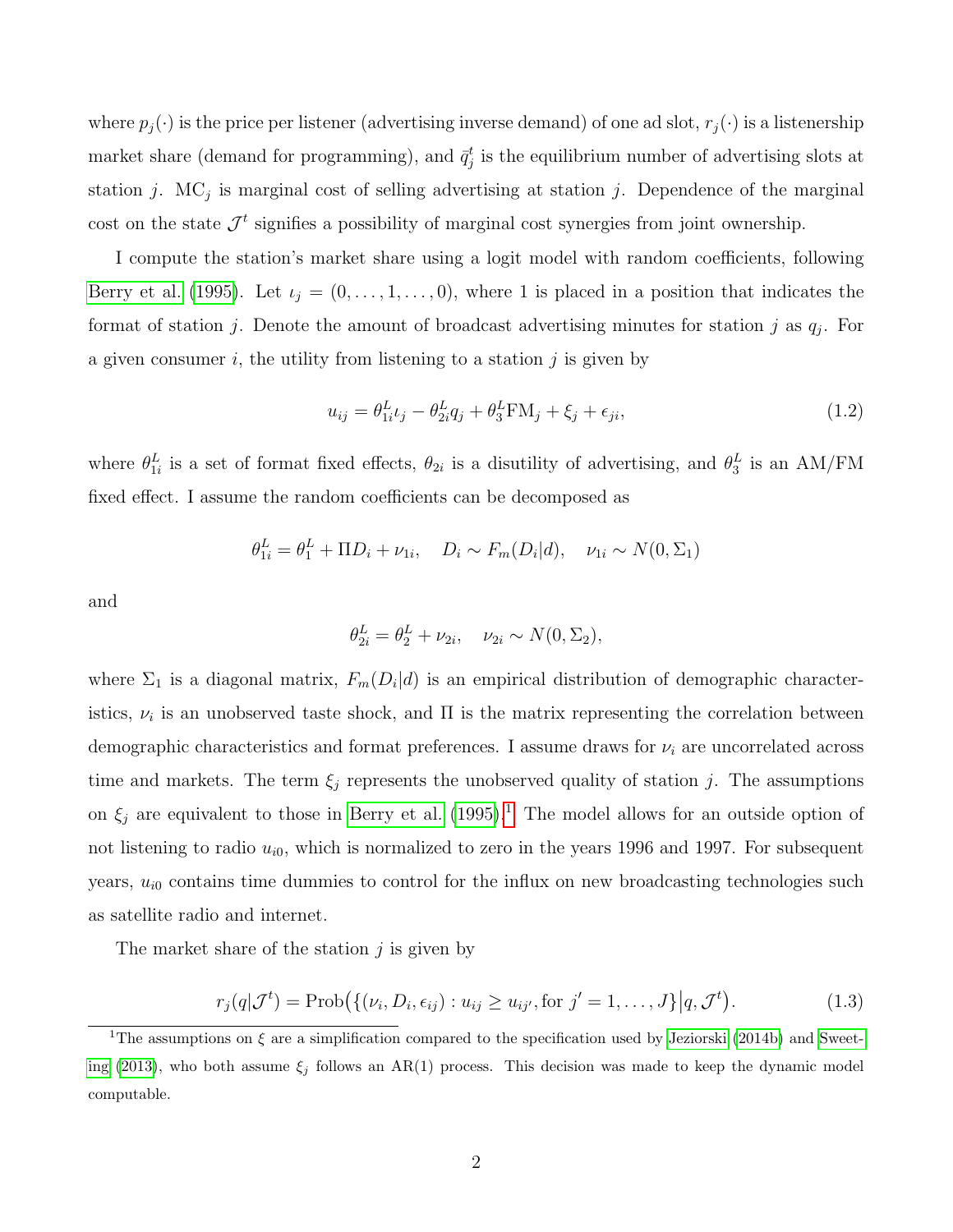The radio-station owners are likely to have market power over advertisers. Moreover, because of heavy ad targeting, the stations with different formats are not perfect substitutes, which may be a result of multihoming by advertisers, as well as advertising congestion. The simplest reduced-form model that captures these features is a linear inverse demand for advertising, such as

<span id="page-2-1"></span><span id="page-2-0"></span>
$$
p_j = \theta_1^A \left( 1 - \theta_2^A \sum_{f' \in \mathbb{F}} w_{ff'}^m q_{f'} \right), \tag{1.4}
$$

where f is the format of station j,  $\theta_1^A$  is a scaling factor for the value of advertising,  $\theta_2^A$  is a marketpower indicator, and  $w_{ff'} \in \Omega$  are weights indicating competition closeness between formats f and  $f'.$ 

To capture potential marginal cost synergies, a marginal cost of station  $j$  is allowed to depend on the portfolio of stations  $\omega_k^t$  of its owner. In particular, I set

$$
MC_{jmt}(\theta^A, \theta^C) = \theta_1^{Am}[\theta^{Cmt} + \theta_1^{Cm} + \theta_2^{Cm}\xi_{jt} + \theta_3^{Cm}SYN_{jt} + \epsilon_{jt}^C]q_{jt},
$$
\n(1.5)

which allows for station-level unobserved heterogeneity captured by  $\epsilon_{jt}^C$ . The term  $\theta^{Cmt}$  represents time dummies capturing aggregate shocks to marginal cost. Unobserved market-level heterogeneity is captured by the fact that  $\theta_1^{Am}$  is allowed to differ for each market, and  $\theta^{Cm}$  is allowed to vary between subsets of markets depending on their size. The parameter  $\theta_3^{C_m}$  measures the extent of marginal cost synergies between stations of the same format owned by the same owner, and it interacts with a dummy variable  $SYN_{jt}$  that is equal to 1 if the current owner owns more than one station in the format. Cost synergies are likely to occur because of scale economies in producing and selling advertising for multiple stations with similar target groups.

Given the advertising quantity choices of competing owners, each radio-station owner  $k$  chooses  $q_j^t$  for all owned stations to maximize its variable profits. The market is assumed to be in a quantitysetting Nash equilibrium.

#### 1.2 Data used to esimate the static model

The data come from four main sources: two consulting companies, BIA Inc and SQAD, a Common Population Survey, and Radio Today publications by Arbitron. BIA provides two comprehensive data sets on the vast majority of U.S. radio broadcasting firms. The first data set covers the years 1996-2001 and the second, 2002-2006. I combined these two data set to form a large panel for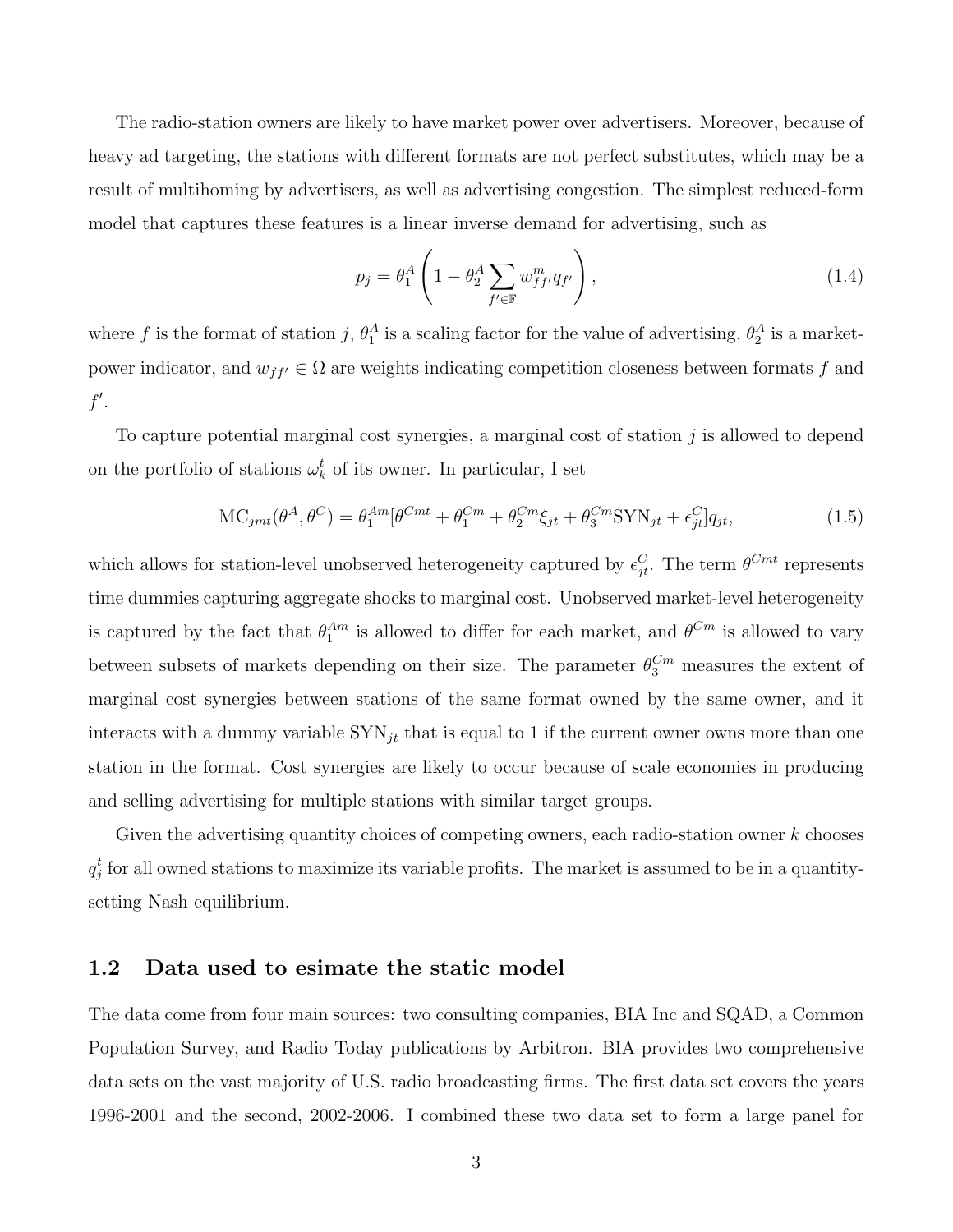1996-2006. SQAD provides a data set on average prices per rating point (cost-per-point or CPP) for each market and half year, grouped by demographics and time of the day. Unfortunately, SQAD does not provide data on station-level per-listener pricing. However, because the pricing is done on a per-listener basis, one can still compute a station-level price of an advertising slot by multiplying the CPP by the station rating. According to anecdotal evidence, many advertisers follow this procedure to figure out the prices they are likely to pay. This procedure does not account for the fact that stations may have different listenership pools and, consequently, the CPPs for different stations can vary. I alleviate this concern by computing a proxy for a station-level CPP. In particular, I take a weighted average of prices by demographics and time of the day, where the weights are the relevant ratings of the station. In so doing, I assume that stations with most of their listenership during a particular time of the day set a price that is close to the market average for that time. Although this estimate of station-level prices is not perfect, it produces a considerable amount of variation within the market. Subsequently, I use these price proxies to compute station-level advertising quantities by dividing estimates of station revenues (provided by BIA) by a product of prices and ratings. Note that ad quantity computed in this manner may carry some measurement error because it is a function of two estimates. However, if this measurement error is not endogenous – for example, if it only introduces error to an overall level of advertising in each market – it would not affect the results.

To compute the probability of different demographic groups listening to a particular format, I use Radio Today publications, which provide a demographic composition for each format. The numbers were inverted using Bayes' rule and demographic distributions in all markets obtained from the Census Bureau. I averaged the probability distributions for gender and age groups across the years 1999, 2000, 2001, 2003, and 2004. The Education data is available for 2003 and 2004. Ethnicity data is available only for 2004. Given almost no variation in the national values for these numbers across these years, I match these averages to data moments for 1996-2006.

#### 1.3 Static model estimation

The following section is a parsimonious description of the estimation procedure I use to recover the parameters of the static model (for the full description see [Jeziorski](#page-26-0) [\(2014a\)](#page-26-0)). I conduct the estimation of the model in two steps. In the first step, I estimate the demand model, which includes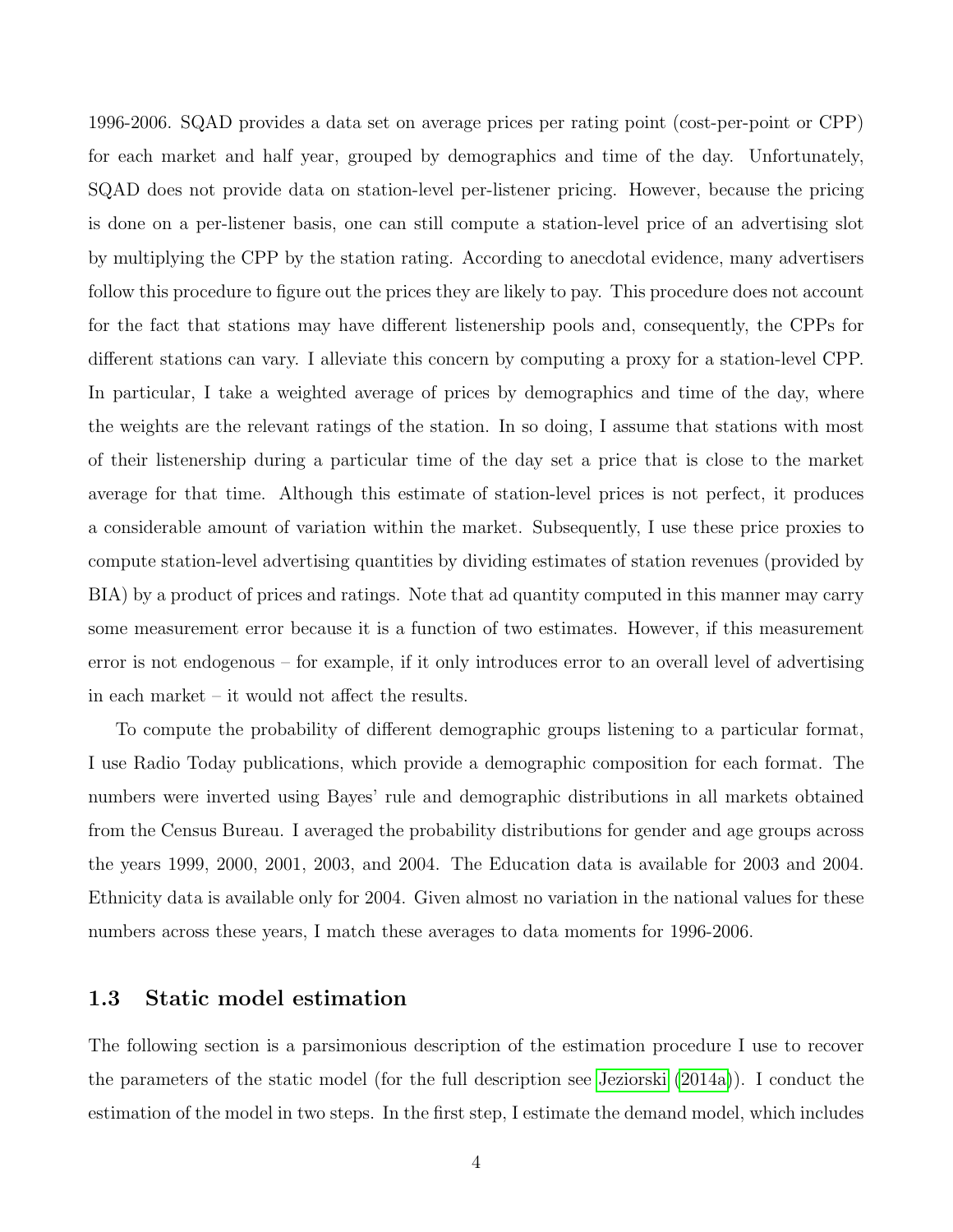parameters of the consumer utility  $\theta^L$  (see equation [\(1.2\)](#page-1-1)), and in the second step I recover the parameters of the inverse demand for advertising  $\theta^A$ ,  $w_{jj'}$  (see equation [\(1.4\)](#page-2-0)) and marginal cost parameters  $\theta^C$  (see equation [\(1.5\)](#page-2-1))

This stage provides the estimates of the demand for radio programming  $\theta^L$ , which are obtained using the generalized method of simulated moments. I use two sets of moment conditions. The first set of moment conditions is based on the fact that innovation to station unobserved quality  $\xi_j$  has a mean of zero conditional on the instruments:

$$
E[\xi_{jt}|Z_1,\theta^L]=0,\t\t(1.6)
$$

This moment condition follows [Berry et al.](#page-26-1) [\(1995\)](#page-26-1). I use instruments for advertising quantities because these quantities are likely to be correlated with unobserved station quality. My instruments include the lagged mean and second central moments of competitors' advertising quantity, lagged market HHIs and lagged numbers and cumulative market share for other stations in the same format. These instruments are valid under the following assumptions: (i)  $\xi_t$  is independent across time and radio stations, and (ii) decisions about portfolio selection are made before decisions about advertising.

A second set of moment conditions is based on demographic listenership data. Namely, I equate a national share  $R_{fc}$  of format f among listeners possessing certain demographic characteristics c to its predicted empirical counterpart  $\hat{R}_{fc}$ . Formally, I use an unconditional moment  $E[\hat{R}_{fc} - R_{fc}|\theta^L] = 0$ , and I obtain the conditional empirical moments  $\hat{R}_{fc}$  by drawing listeners of characteristic c from the conditional national empirical distribution (based on Common Population Survey) averaging their format choice probabilities implied by the model.

The second stage of the estimation obtains the competition matrix  $\Omega$ , the parameters of demand for advertising  $\theta^A$ , and the marginal cost  $\theta^C$ . The elements of the matrix  $\Omega$  are postulated to take the following form:

$$
\omega_{ff'} = \frac{1}{\sum_{a \in \mathcal{A}} r_{a|f}^2} \sum_{a \in \mathcal{A}} r_{a|f} (r_{a|f} r_{f'|a}),
$$

where  $r_{f|a}$  is a nationally aggregated probability that the advertiser of type a chooses format f  $(r_{a|f}$  can be obtained by Bayes' theorem separately for each market, assuing knowledge of the market proportion of the types).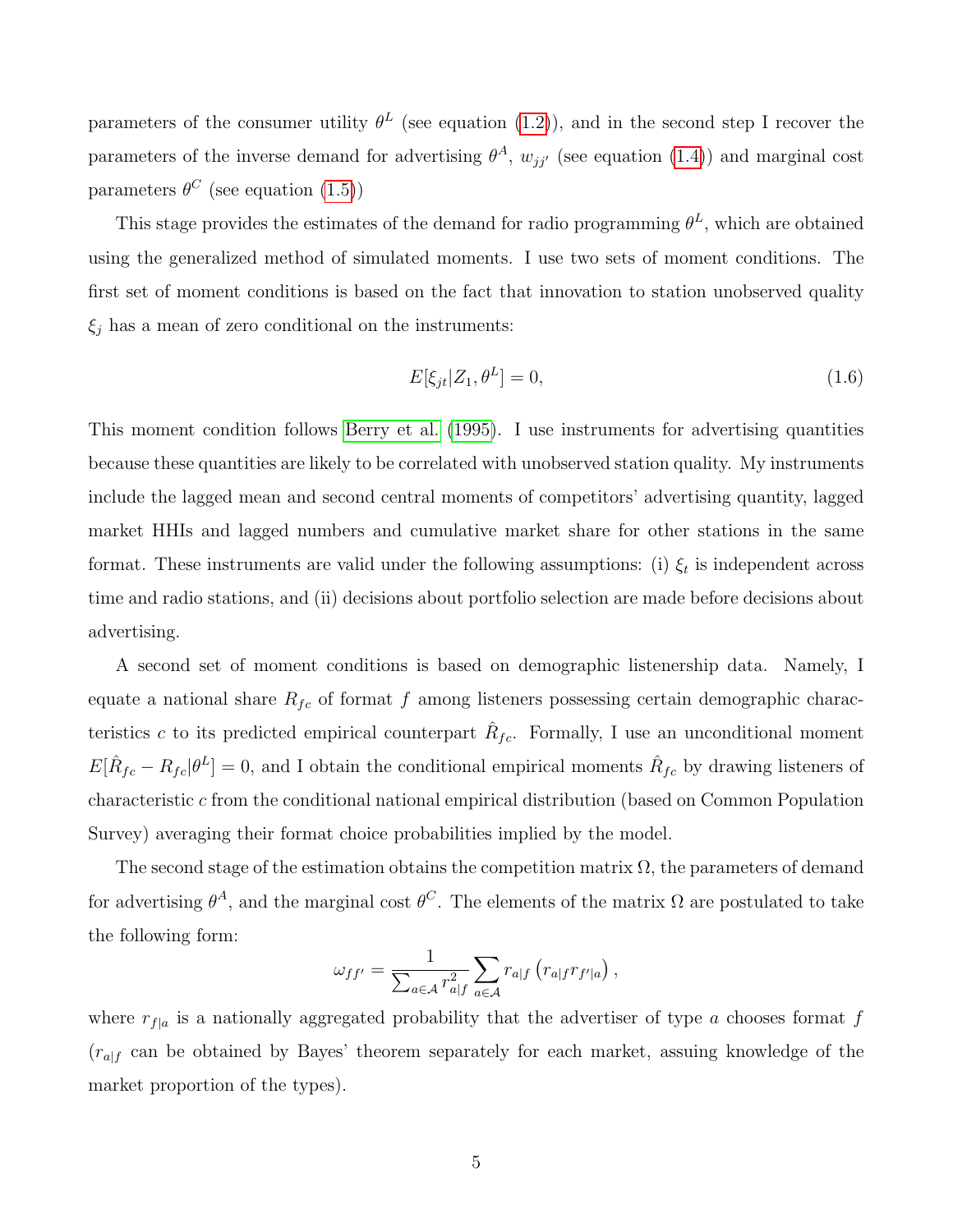The estimator is based on the following supply conditions:

$$
r_{jt} + \sum_{j' \in s_{kt}} q_{j't} \frac{\partial r_{j't}(q_t)}{\partial q_{jt}} =
$$
  

$$
\theta^{Cmt} + \theta_1^{Cm} + \theta_2^{Am} \left[ r_{jt} v_j + \sum_{j' \in s_{kt}} \left( r_{j't}(q_t) \omega_{jj'}^m + v_{j'} \frac{\partial r_{j't}(q_t)}{\partial q_{jt}} \right) \right] + \theta_2^{Cm} \xi_{jt} + \theta_3^{Cm} \text{SYN}_{jt} + \eta_{jt},
$$
\n(1.7)

where  $v_j = \sum$  $j' \in s_{kt}$  $\omega_{jj^{\prime}}^{m}q_{j^{\prime}t}$ .

Because the equation does not depend on  $\theta_1^A$ , I can use it to estimate  $\theta_2^A$  and  $\theta^C$ . Two sources of heterogeneity in marginal cost and slope coefficients exist across markets. Effective marginal cost parameters for each station in market m are given by  $\theta_1^{Am}\theta^{Cm}$ , and  $\theta_1^{Am}$  is allowed to differ across markets. Moreover, to control for potential heterogeneity that is not captured by a level of revenues, I allow for three different sets of values for all parameters in  $\theta^{Cm}$ : for small (up to 500,000 people), medium (between 500,000 and 1,500,000), and large (more than 1,500,000) markets. To avoid having a full set of dummies and to facilitate identification, I set time dummies for years 1996 and 1997 to zero. Similar specification is true for the slope of the inverse demand for ads and its effective slope is given by  $\theta_1^{Am}\theta_2^{Am}$ . To control for the fact that stations might have different market power in the advertising market depending on size, I allow for four different values for the slope of inverse demand, depending on the population of the market (up to 500,000 people, between 500,000 and 1,500,000, between 1,500,000 and 4,500,000, and more than 4,500,000). Given the estimates of  $\theta_2^{Am}$  and  $\theta^C$ , I can back out  $\theta_1^{Am}$  by equating the observed average revenue in each market with its predicted counterpart. To control for the fact that ratings depend on quantity, which is likely to be correlated with  $\eta$ , I estimate the model with a two-stage least squares procedure which employs the following instruments: the number of stations in the same format and the ad quantities of competitors. Additionally, the instruments were lagged one period to control for potential serial correlation in  $\eta$ .

#### 1.4 Simplification of the state space

The profit function varies across markets because of market-specific parameters and because the demographic composition of listeners is heterogeneous. The estimation of the static profit function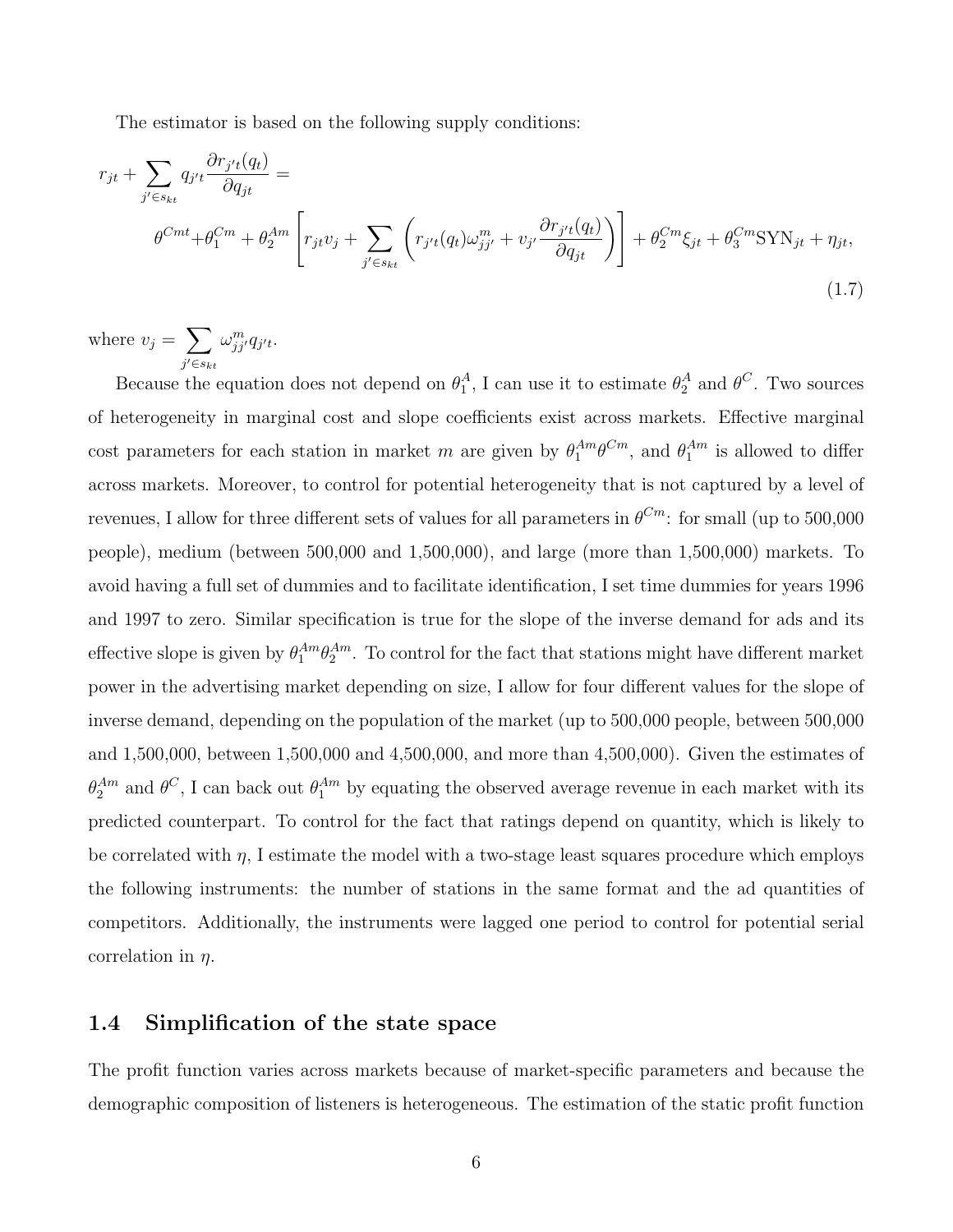is explained in the Appendix [1.](#page-0-0) I note that the profit function is estimated under the assumption that the station ownership and formats are fixed within a give half-year time period. To relax this assumption one would need to estimate the profit function jointly with a dynamic model, which would render this analysis infeasible.

The static model is non-stationary because it contains time dummies in the demand and supply equation, and because the distribution of listeners' demographics varies from year to year. Consequently, I estimate the static model as non-stationary to obtain more robust measures of listener and advertiser price elasticity. However, after the estimation, I detrend the static profits to fit the static model into the dynamic framework. Specifically, I remove the trends in supply and demand by using an average value of the time dummies. Additionally, I draw listeners from a joint 1996-2006 market-specific empirical distribution instead of year-by-year distributions, which assumes that no demographic trends within local markets. The former assumption is likely to result the conservative estimates of cost synergies. For example, missing an possible long-run downward trend in listenership would overestimate the profitability of mergers and consequently the estimator would require smaller cost synergies to rationalize the consolidation. The latter assumption may possibly affect the estimates of repositioning strategy, which may be responsive to changes in demographic composition of the market. To alleviate this concern, I analyze goodness of fit of the model and show that adding non-stationarity does not significantly improve the predictive power of the model. Consequently, the impact of the changes in demographics on repositioning is likely to be dwarfed by the impact of own and competitors' portfolios, so I ignore the former and analyze the latter.

The state space of the market needs to be further simplified in order to make the dynamics manageable. In particular, I compute an average station quality  $\xi$  and tower power for each market-format combination and endow each station with these averages depending on the station's market and format. Additionally, to control for the differences in the radio stations' sizes between fringe and non-fringe owners, I allow the averages of  $\xi$  and tower power to be different for these two groups of radio stations. Such procedure further standardizes the profit function and makes it consistent with the model laid out in the model section of the paper. In particular, this standardization makes stations homogenous with an exception of the meta-format and fringe designation. Note this assumption is stronger than the one in [Jeziorski](#page-26-2) [\(2014b\)](#page-26-2), which allows for station-level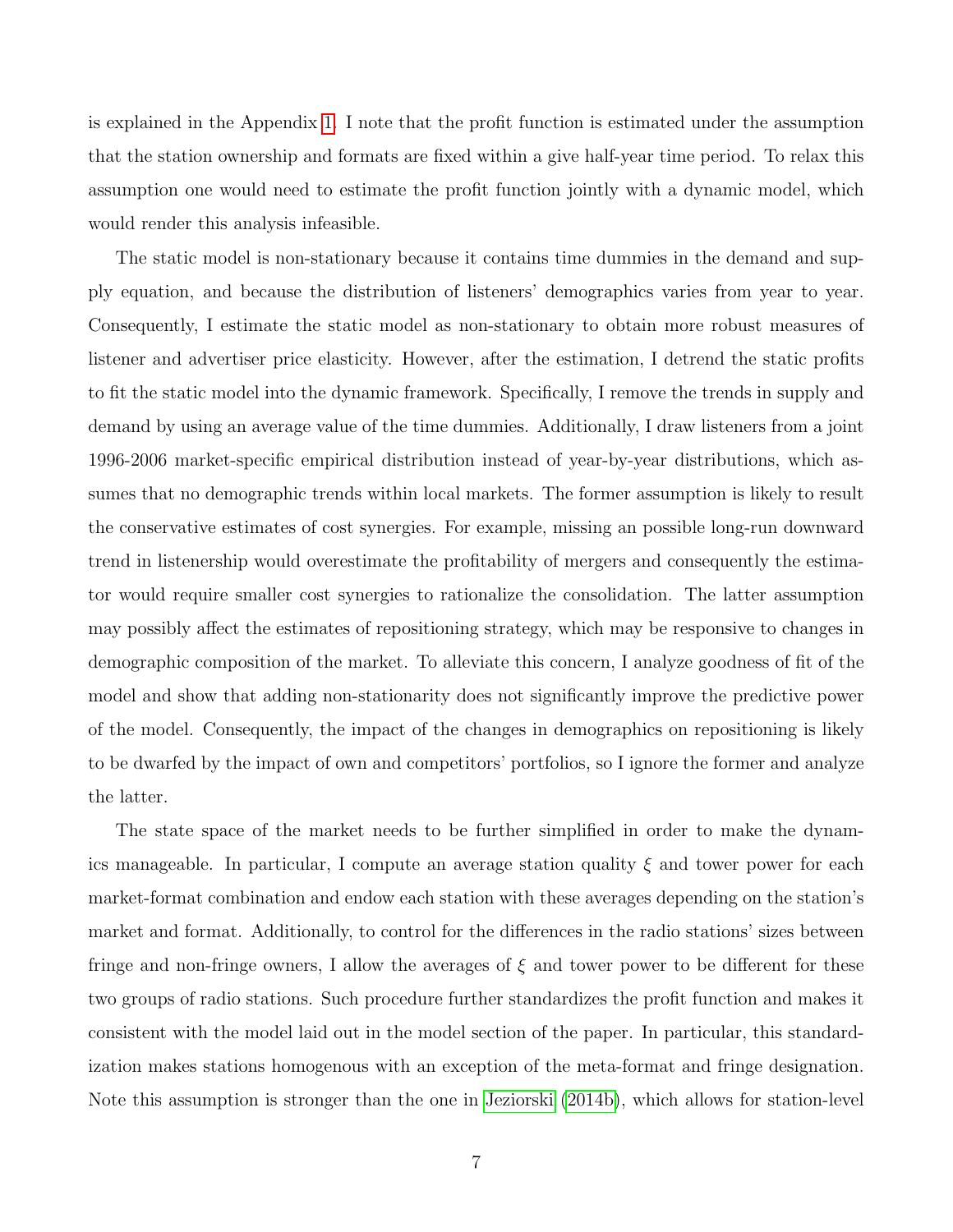persistent but exogenous heterogeneity. If the radio stations are indeed heterogeneous in more dimensions and such heterogeneity creates a large amount of extra market power, this procedure could pollute the estimates of cost synergies as well as the counterfactuals. To alleviate some of these concerns, I compare cost synergy estimates to those in [Jeziorski](#page-26-2) [\(2014b\)](#page-26-2); however, all results in the present study should be interpreted keeping this standardization in mind. Further, I note that the assumption of fixed station quality is testable. Indeed, [Jeziorski](#page-26-2) [\(2014b\)](#page-26-2) contains such tests and shows that mergers do not affect quality in an economically meaningful way, and that the quality itself is stationary. I do not repeat these tests in paper because the industry and time span of the data analyzed in this paper is the same. Two other studies of the same industry, that is [Sweeting](#page-26-3) [\(2013\)](#page-26-3) and [Jeziorski](#page-26-0) [\(2014a\)](#page-26-0), allow for AR(1) process for an unobserved quality ξ, estimating that the majority of 85% and 75% of the ξ is persistent, respectively. I note that [Sweeting](#page-26-3) [\(2013\)](#page-26-3) finds economically small, but statistically significant drop in quality after switching a format. This drop is unlikely to influence my results, but would require many additional assumptions to be incorporated in the structural model. In the industries where the interaction of quality and mergers is important appropriate modifications to the model may be necessary.

#### 1.5 Estimation results of a static model

This subsection contains a brief description of the static profit function estimates. The model of a profit function is a simplified version of [Jeziorski](#page-26-0) [\(2014a\)](#page-26-0), and to minimize the duplication I provide only a brief description of the parameters.

Table [1](#page-9-0) presents the estimates of listenership demand. The first and second columns contain the mean and the standard deviation of the random coefficients. I find that advertising has a negative effect on listenership, and the effect is fairly homogenous among listeners. I also find that listeners prefer FM to AM stations, and that greater transmitting power corresponds to higher listenership. Format dummies are negative; however, by construction, they capture preferences of a specific demographic group: male, uneducated, low income, white, non-Hispanic teenagers. To obtain preferences of other demographic groups, one has to add appropriate demographic interactions, which are presented in Table [2.](#page-10-0) The first-meta format, which delivers adult-oriented music, such as, classic rock, country, or jazz, is most popular among middle-aged listeners, with women constituting a slight majority of the demographics. The second meta-format, which delivers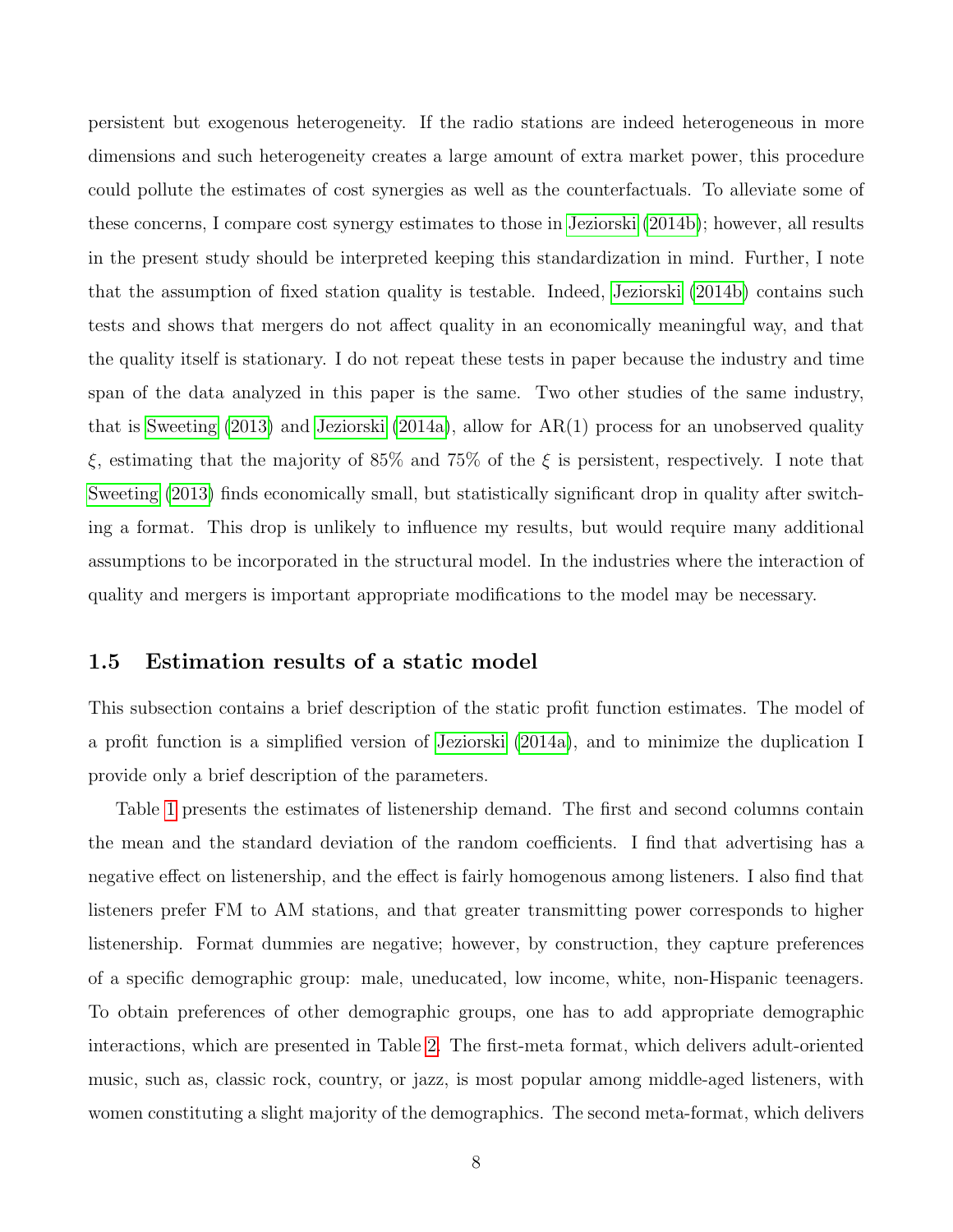contemporary pop and alternative music, appeals to younger people. This meta-format contains popular pop and urban formats, as well as hip-hop, which explains the large and highly significant African-American fixed effect. The last meta-format, which contains talk radio and ethnic or religious stations, is popular among older listeners, mainly higher-educated females with relatively large incomes. A positive Hispanic dummy is related to Hispanic and religious stations in this meta-format.

Table [3](#page-11-0) describes the national trends in radio listenership. The values represent the residual trend in radio listenership beyond the changes in the demographic composition. In general, I find the trend in the utility of the outside option to be non-monotonic. I use these numbers to detrend the profit function in the dynamic estimation.

Table [4](#page-11-1) presents the coefficients of the inverse demand for advertising. The inverse demand curve is downward sloping, indicating the radio stations' direct market power over advertisers. The inverse demand is steeper in smaller markets.

Tables [5](#page-12-0) and [6](#page-12-1) contain the marginal cost estimates. The marginal cost is larger in smaller markets. I find evidence of marginal cost synergies in small and large markets, but not in medium markets.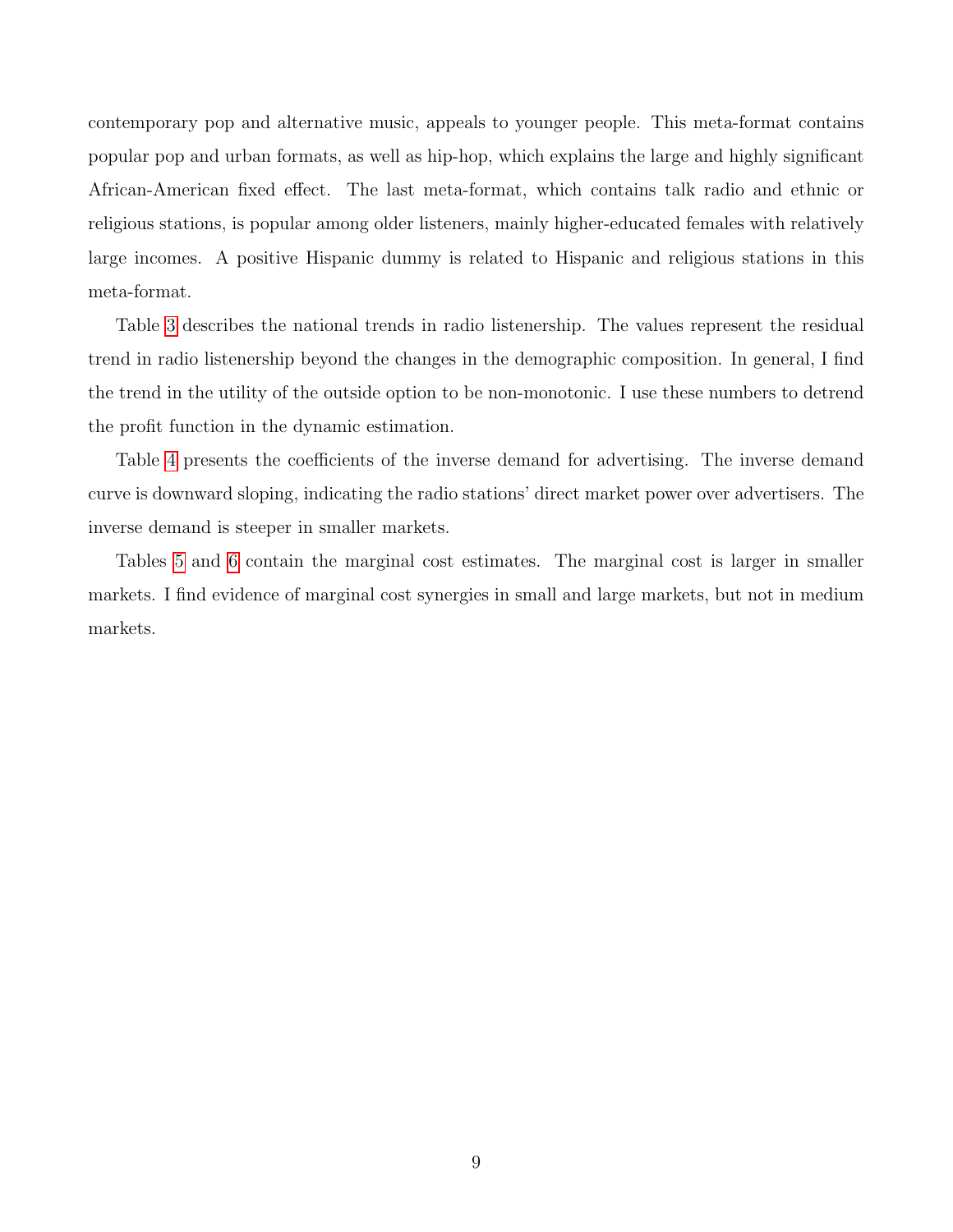<span id="page-9-0"></span>

|              | Mean Effects           | Random Effects |  |  |
|--------------|------------------------|----------------|--|--|
| Advertising  | $-1.226*$              | $0.083*$       |  |  |
|              | (0.727)                | (0.043)        |  |  |
| AM/FM        | $0.689***$             |                |  |  |
|              | (0.135)                |                |  |  |
| Power $(kW)$ | $0.113***$             |                |  |  |
|              | (0.042)                |                |  |  |
| AC           |                        |                |  |  |
| Rock         | $-3.348***$            | $0.083**$      |  |  |
| Country      | (0.111)                | (0.043)        |  |  |
| Jazz         |                        |                |  |  |
| <b>CHR</b>   |                        |                |  |  |
| Urban        | $-1.745***$<br>(0.166) | $-0.052$       |  |  |
| Alternative  |                        | (0.150)        |  |  |
| News/Talk    |                        |                |  |  |
| Religious    | $-3.260***$            | $0.499***$     |  |  |
| Ethnic       | (0.108)                | (0.034)        |  |  |
| Others       |                        |                |  |  |

\*\*\* p<0.01, \*\* p<0.05, \* p<0.1

Table 1: Estimates of the random-coefficients logit model of radio listeners' demand. The first column consists of the mean values of parameters in the utility function. The second row consists of the standard deviations of a random effect  $\nu$ .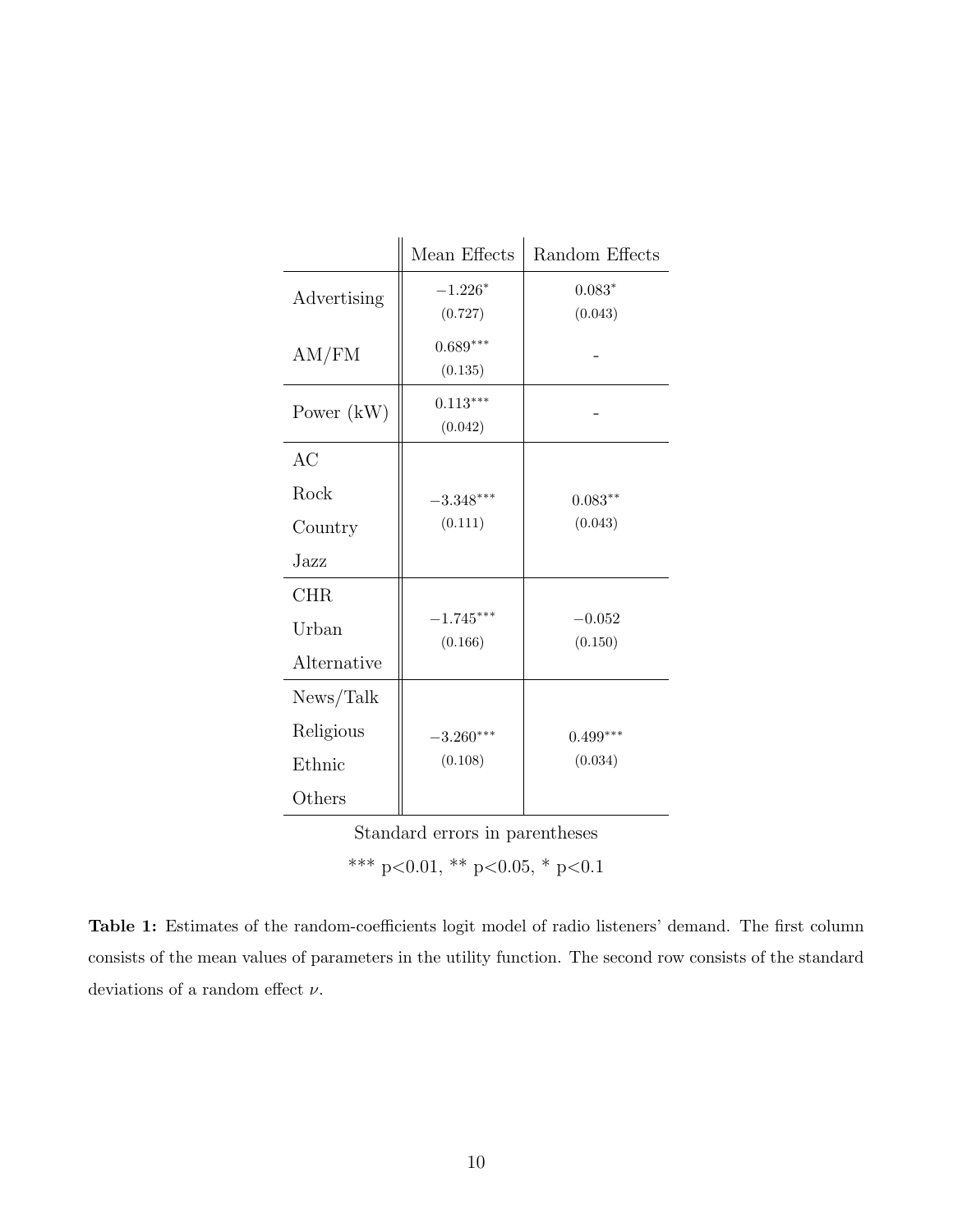|             | Demographics Characteritics |                       |                        |                        |                                   |                                    |
|-------------|-----------------------------|-----------------------|------------------------|------------------------|-----------------------------------|------------------------------------|
|             | Age                         | <b>Sex</b>            | Education              | Income                 | <b>Black</b>                      | Spanish                            |
| AC          |                             |                       |                        |                        |                                   |                                    |
| Rock        | $0.001^{***}\,$             | $-0.217***$           | $0.271***$             | $-0.116***$            | $-0.496***$                       | $-1.278***$                        |
| Country     | (0.000)                     | (0.004)               | (0.001)                | (0.001)                | (0.004)                           | (0.003)                            |
| Jazz        |                             |                       |                        |                        |                                   |                                    |
| <b>CHR</b>  |                             |                       |                        |                        |                                   |                                    |
| Urban       | $-1.066^{***}\,$<br>(0.004) | $0.540***$<br>(0.006) | $1.529***$<br>(0.005)  | $-0.796***$<br>(0.003) | $3.367^{\ast\ast\ast}$<br>(0.012) | $-0.612^{\ast\ast\ast}$<br>(0.005) |
| Alternative |                             |                       |                        |                        |                                   |                                    |
| News/Talk   |                             |                       |                        |                        |                                   |                                    |
| Religious   | $0.069^{***}\,$             | $-0.411***$           | $0.674^{\ast\ast\ast}$ | $-0.086***$            | $0.937***$                        | $0.725***$                         |
| Ethnic      | (0.001)                     | (0.005)               | (0.002)                | (0.001)                | (0.005)                           | (0.009)                            |
| Others      |                             |                       |                        |                        |                                   |                                    |

\*\*\* p<0.01, \*\* p<0.05, \* p<0.1

<span id="page-10-0"></span>Table 2: The table presents estimates of covariances in the random-coefficients logit model of radio listeners' demand. Each cell represents<sup>a</sup> covariance between specific demographic characteristics and listening to <sup>a</sup> particular radio =station format.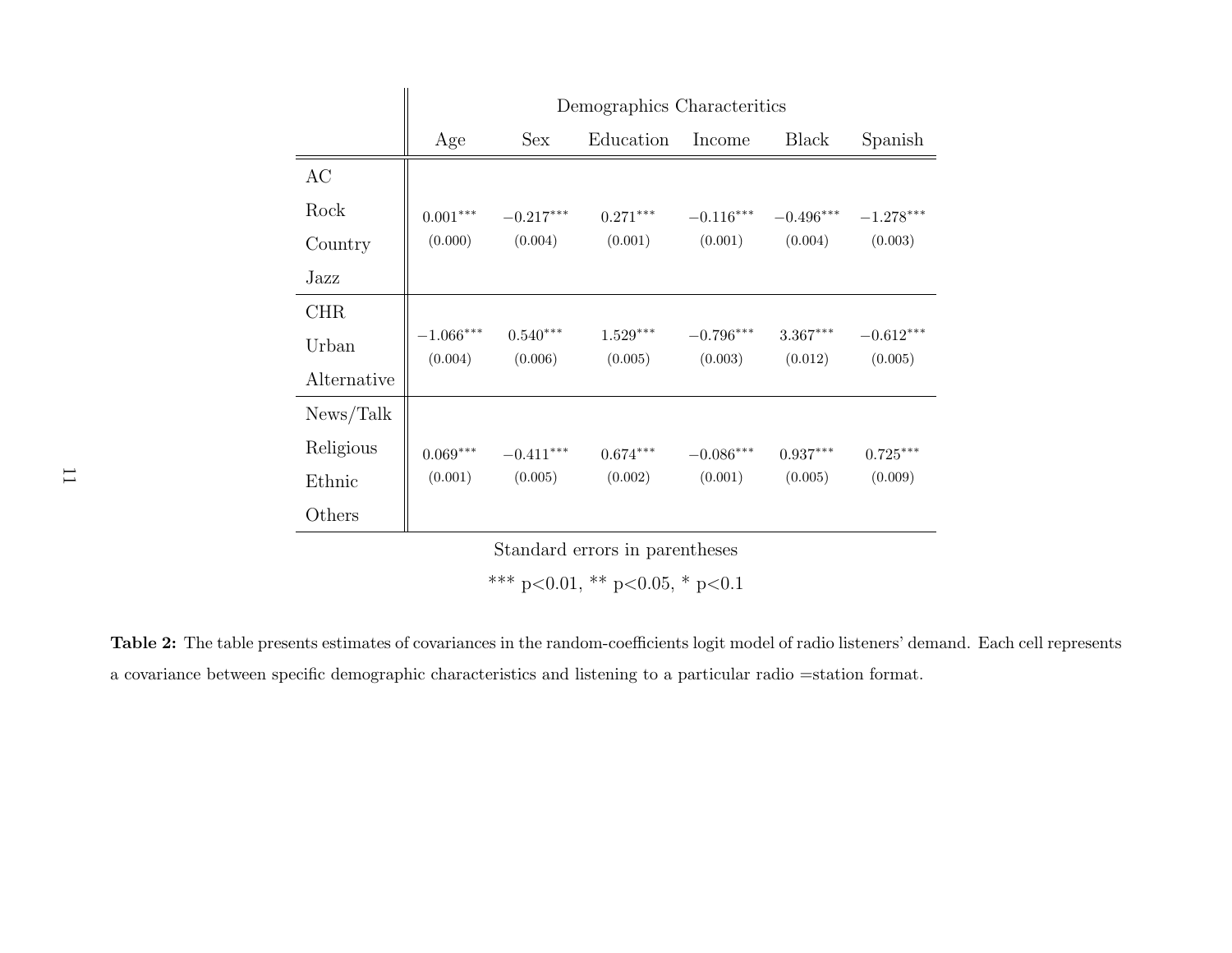<span id="page-11-0"></span>

| 1997       | 1998       | 1999       | 2000       | 2001      | 2002       | 2003       | 2004       | $2005\,$   | 2006 |
|------------|------------|------------|------------|-----------|------------|------------|------------|------------|------|
| $0.907***$ | $0.766***$ | $1.194***$ | $0.903***$ | $.081***$ | $1.324***$ | $1.005***$ | $0.946***$ | $1.474***$ |      |
| (0.022)    | (0.029)    | (0.059)    | (0.051)    | (0.070)   | (0.093)    | (0.076)    | (0.075)    | (0.122)    |      |

\*\*\* p<0.01, \*\* p<0.05, \* p<0.1

Table 3: Estimates of utility (exponentiated) of not listening to radio. Value for 1996 is normalized to 1.

<span id="page-11-1"></span>

|            |            |            | Population $\langle 0.5 \rangle$ Population $0.5M - 1.5M$ Population $1.5M - 3.5M$ Population $>3.5M$ |            |
|------------|------------|------------|-------------------------------------------------------------------------------------------------------|------------|
| <b>OLS</b> | $-0.10***$ | $-0.04***$ | $-0.05***$                                                                                            | $-0.03***$ |
|            | (0.00)     | (0.00)     | (0.00)                                                                                                | (0.00)     |
| 2SLS       | $-0.07***$ | $-0.03***$ | $-0.03***$                                                                                            | $-0.02***$ |
|            | (0.00)     | (0.00)     | (0.00)                                                                                                | (0.00)     |

Standard errors (corrected for the first stage) in parentheses

\*\*\* p<0.01, \*\* p<0.05, \* p<0.1

Table 4: The slope of advertising price per rating point (CPP). Intercept is set to 1. Units are standard deviations of quantity supplied on a station level.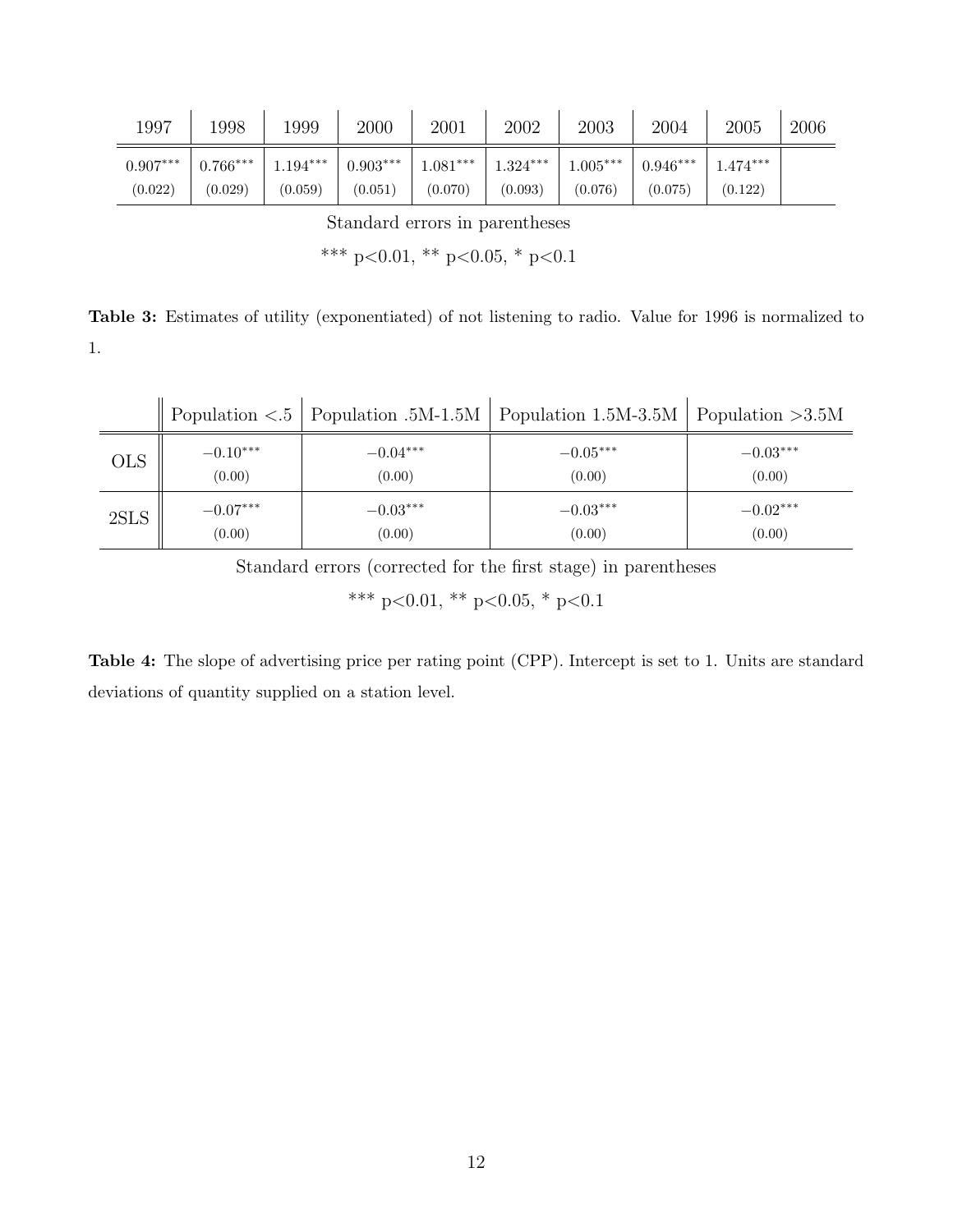<span id="page-12-0"></span>

|            |           | Mean level                                                 |           |           | Quality intercept          |           |
|------------|-----------|------------------------------------------------------------|-----------|-----------|----------------------------|-----------|
|            |           | Pop. $\lt.5$   Pop. .5M-1.5M   Pop. $>1.5M$   Pop. $\lt.5$ |           |           | Pop. .5M-1.5M   Pop. >1.5M |           |
| <b>OLS</b> | $2.32***$ | $2.16***$                                                  | $1.22***$ | $0.22***$ | $0.16***$                  | $0.08***$ |
|            | (0.03)    | (0.03)                                                     | (0.03)    | (0.00)    | (0.00)                     | (0.00)    |
| 2SLS       | $2.99***$ | $2.42***$                                                  | $1.67***$ | $0.26***$ | $0.18***$                  | $0.12***$ |
|            | (0.04)    | (0.04)                                                     | (0.05)    | (0.00)    | (0.00)                     | (0.00)    |

Standard errors (corrected for the first stage) in parentheses

\*\*\* p<0.01, \*\* p<0.05, \* p<0.1

Table 5: The marginal cost per minute of advertising sold. The intercept of the advertising price per rating point is set to 1. Note that these numbers may be higher than 1 because the final price of advertising is the CPP times the station rating in per cent. Units for quality are standard deviations of quality in the sample.

<span id="page-12-1"></span>

|              | Cost synergies |                                                            |              |  |  |
|--------------|----------------|------------------------------------------------------------|--------------|--|--|
|              |                | Pop. $<\!\! .5$   Pop. $.5\mathrm{M}\text{-}1.5\mathrm{M}$ | Pop. $>1.5M$ |  |  |
| <b>OLS</b>   | $-0.28***$     | $-0.02$                                                    | $-0.10***$   |  |  |
|              | (0.02)         | (0.01)                                                     | (0.01)       |  |  |
| $2{\rm SLS}$ | $-0.21***$     | 0.01                                                       | $-0.05***$   |  |  |
|              | (0.02)         | (0.01)                                                     | (0.01)       |  |  |

Standard errors (corrected for the first stage) in parentheses \*\*\* p<0.01, \*\* p<0.05, \* p<0.1

Table 6: The marginal cost synergies of owning multiple stations in the same format.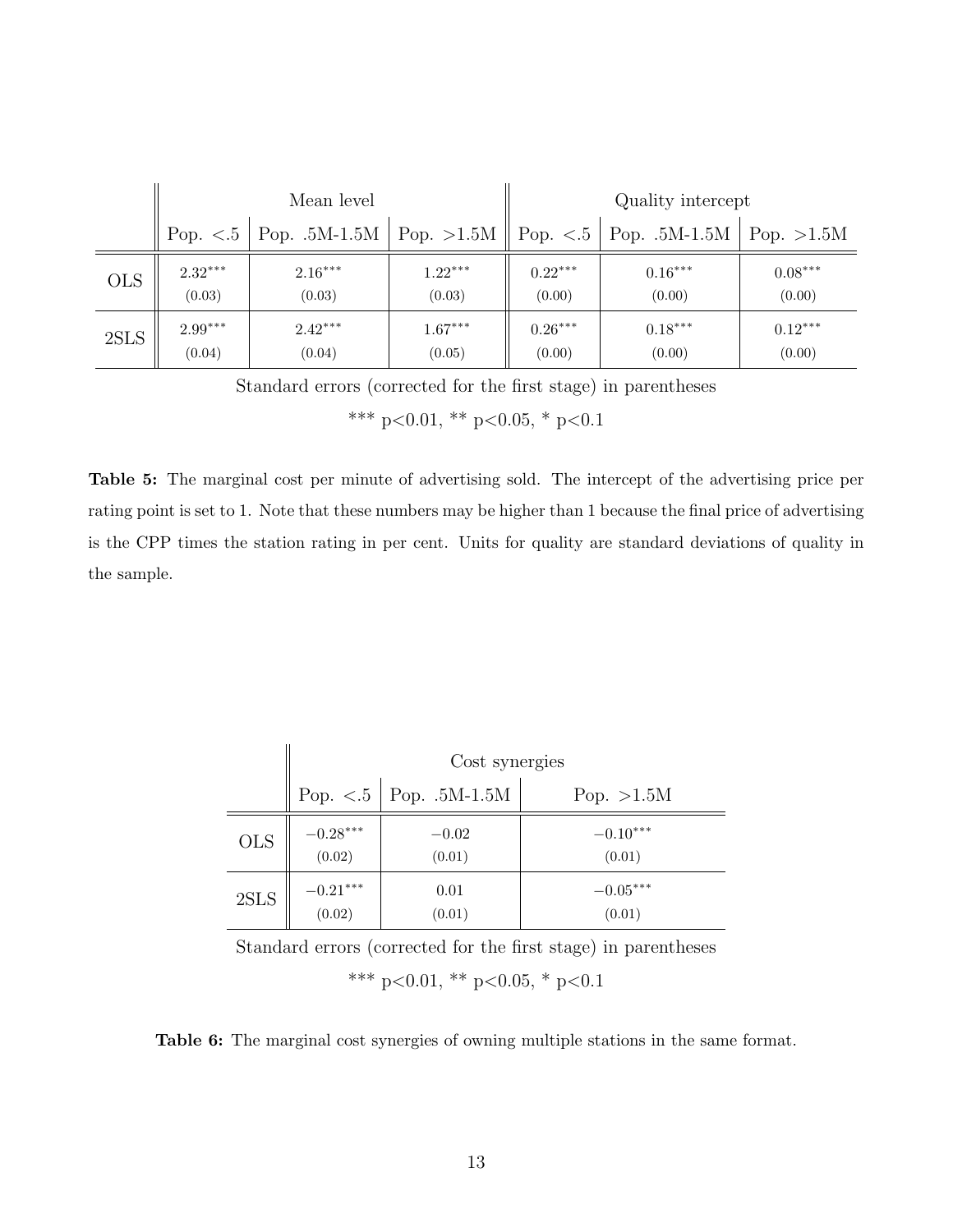<span id="page-13-0"></span>

|                   | To: Adult Music     | To: Hits Music      | To: Non-Music       |
|-------------------|---------------------|---------------------|---------------------|
| From: Adult Music |                     | $-6.130$<br>(1.017) | $-4.945$<br>(0.756) |
| From: Hits Music  | $-4.118$<br>(0.922) |                     | $-5.374$<br>(0.752) |
| From: Non-Music   | $-3.922$<br>(0.972) | $-6.634$<br>(0.782) |                     |
| Age               | $-0.367$            | $-2.420$            | $-2.072$            |
|                   | (3.769)             | (2.955)             | (3.127)             |
| Education         | $-1.207$            | 0.145               | $-1.172$            |
|                   | (1.140)             | (1.966)             | (1.260)             |
| Income            | 0.136               | 0.574               | 0.445               |
|                   | (0.705)             | (0.572)             | (0.659)             |
| <b>Black</b>      | $-0.958$            | 2.755               | 0.725               |
|                   | (0.489)             | (0.801)             | (0.545)             |
| Hispanic          | $-0.845$            | 1.017               | 1.803               |
|                   | (0.697)             | (0.537)             | (1.195)             |

Table 7: National owner repositioning CCP: Format dummies and format-demographics interactions; demographics variables are 1996-2006 market-level averages.

<span id="page-13-1"></span>

| $\eta_{f,k}$ | $\eta_{f,k}$ | $\eta_{k',f}$<br>$k' \in K^{\mathbf{N}} \setminus k$ | $\eta^2_{k',f}$<br>$k' \in \mathbf{K}^{\mathbf{N}} \setminus k$ | 2<br>$\eta_{k',f}$<br>$k'\!\in\!{\mathbf{K}}^{\mathbf{N}}\!\setminus\!k$ | $\eta_{k',f}$<br>$k' \in \mathbf{K}^{\mathbf{L}}$ | $\eta_{k',f}$<br>$k' \in \mathbf{K}^{\mathbf{L}}$ |
|--------------|--------------|------------------------------------------------------|-----------------------------------------------------------------|--------------------------------------------------------------------------|---------------------------------------------------|---------------------------------------------------|
| 6.653        | $-3.300$     | $-1.315$                                             | 0.152                                                           | 0.832                                                                    | 0.760                                             | $-1.276$                                          |
| 1.117        | (3.828)      | (0.987)                                              | (9.708)                                                         | (4.574)                                                                  | (2.338)                                           | (1.577)                                           |

Table 8: National owner repositioning CCP: Coefficients on the covariates related to the current format.

### 2 First stage results – suplement

This section contains unreported tables from the estimation of the dynamic model.

#### 2.0.1 Format-switching strategy

Table [7](#page-13-0) contains from-to format-switching dummies, as well as, interactions between demographics and target formats. As with acquisition strategy, I find that format switching largely reflects listeners' tastes. Tables [8](#page-13-1) and [9](#page-14-0) describe the impact of the industry state on format switching. In general, the number of stations owned in a particular format correlates positively with switching to that format, while the opposite holds for the number of stations owned by competitors.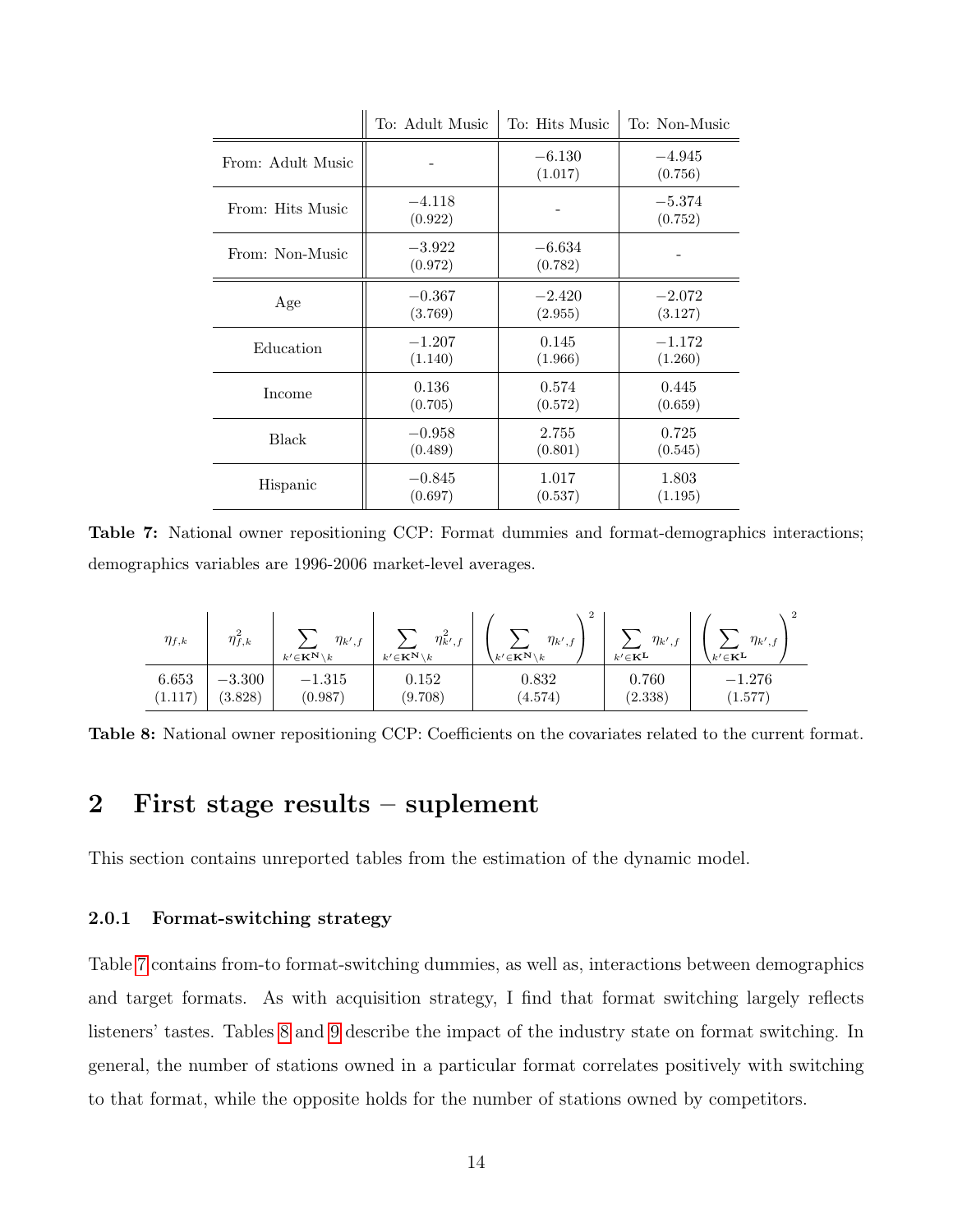<span id="page-14-0"></span>

| $\eta_{f,k}$ | $\eta_{f,k}^-$ | $\eta_{k',f}$<br>$k' \in K^{\mathbf{N}} \setminus k$ | $\eta^2_{k',f}$<br>$k' \in K^{\mathbf{N}} \setminus k$ | ▵<br>$\eta_{k',f}$<br>$k' \in K^{\mathbf{N}} \setminus k$ | $\eta_{k',j}$<br>$k' \in \mathbf{K}^{\mathbf{L}}$ | $\eta_{k',f}$<br>$k' \in \mathbf{K}^{\mathbf{L}}$ |
|--------------|----------------|------------------------------------------------------|--------------------------------------------------------|-----------------------------------------------------------|---------------------------------------------------|---------------------------------------------------|
| $-1.502$     | $-0.281$       | $-1.793$                                             | $-0.994$                                               | $-1.448$                                                  | $-0.807$                                          | $-1.630$                                          |
| (4.381)      | (3.417)        | (6.854)                                              | (6.511)                                                | (4.874)                                                   | (0.850)                                           | (1.596)                                           |

Table 9: National owner repositioning CCP: Coefficients on the covariates related to the target format.

|         | At the cap $\vert$ One from the cap |
|---------|-------------------------------------|
| 0.593   | 0.436                               |
| (0.094) | (0.457)                             |

<span id="page-14-1"></span>Table 10: National owner repositioning CCP: Dummies for proximity to the ownership cap.

|                   | To: Adult Music     | To: Hits Music      | To: Non-Music       |
|-------------------|---------------------|---------------------|---------------------|
| From: Adult Music |                     | $-6.681$<br>(0.446) | $-4.683$<br>(0.545) |
| From: Hits Music  | $-3.653$<br>(0.373) |                     | $-4.769$<br>(0.542) |
| From: Non-Music   | $-4.373$<br>(0.380) | $-7.554$<br>(1.390) |                     |
| Age               | $-2.754$            | 1.374               | $-3.738$            |
|                   | (1.403)             | (2.437)             | (1.362)             |
| Education         | 1.415               | 1.175               | 1.258               |
|                   | (1.212)             | (0.886)             | (0.646)             |
| Income            | $-0.333$            | 0.199               | $-0.134$            |
|                   | (0.240)             | (0.445)             | (0.232)             |
| <b>Black</b>      | $-0.709$            | 2.519               | 0.880               |
|                   | (0.513)             | (0.345)             | (0.406)             |
| Hispanic          | $-0.865$            | 0.583               | 1.685               |
|                   | (0.236)             | (0.424)             | (0.237)             |

Table 11: Local owner repositioning CCP: Format dummies and format-demographics interactions; demographics variables are 1996-2006 market-level averages.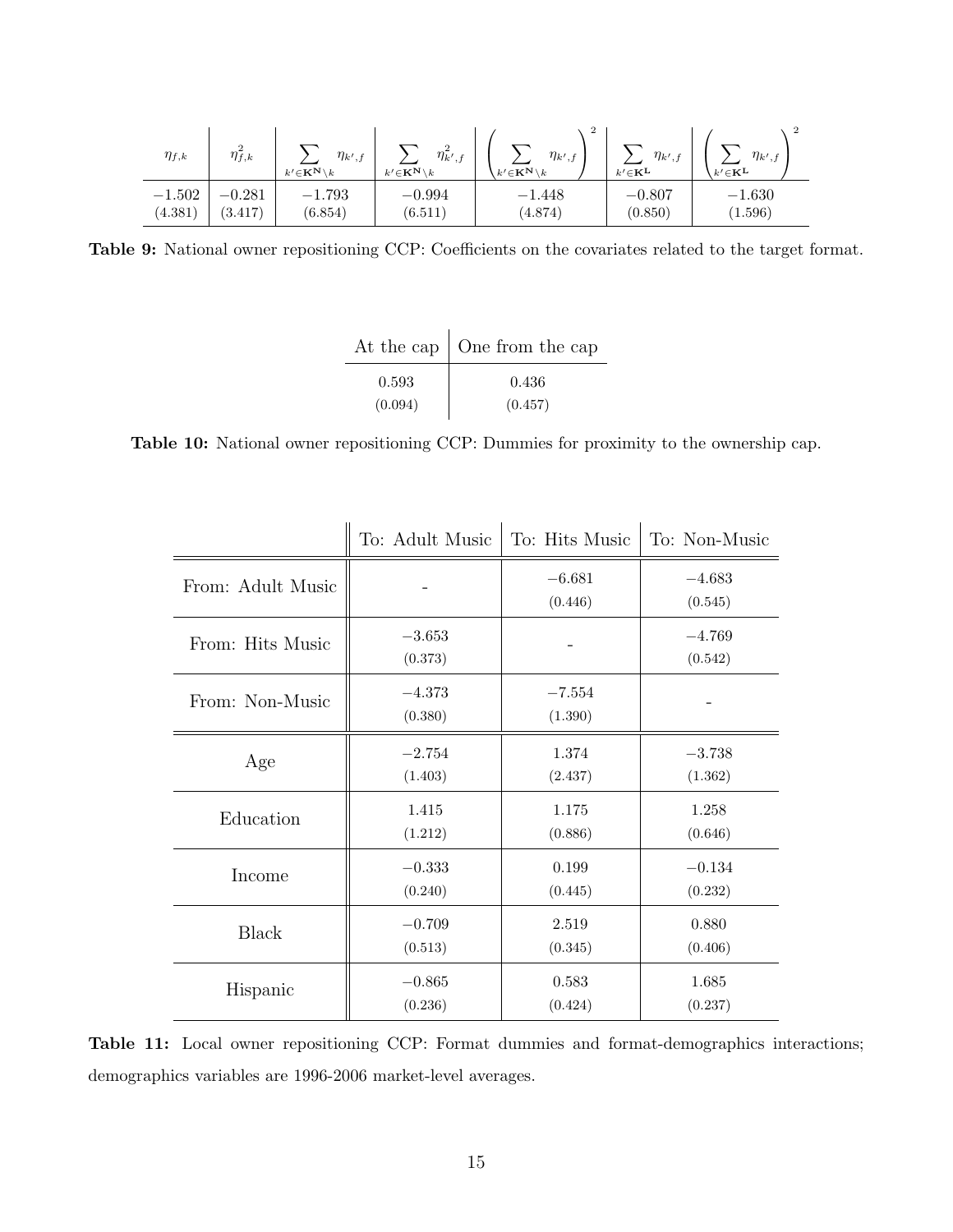| $\eta_{k',f}$<br>$k'{\in}\mathbf{K}^{\mathbf{N}}$ | $\Omega$<br>$\eta_{k',j}$<br>$k'{\in}\mathbf{K}^{\mathbf{N}}$ | റ<br>▵<br>$\eta_{k',f}$<br>$\kappa' {\in} {\bf K}^{{\bf N}}$ | $\eta_{k',f}$<br>$k'{\in}\mathbf{K}^{\mathbf{L}}\backslash k$ | ∠<br>$\eta_{k',f}$<br>$k'{\in}\mathbf{K}^{\mathbf{N}}\backslash k$ |
|---------------------------------------------------|---------------------------------------------------------------|--------------------------------------------------------------|---------------------------------------------------------------|--------------------------------------------------------------------|
| 0.514                                             | $-1.768$                                                      | 0.245                                                        | 2.473                                                         | $-3.786$                                                           |
| (3.480)                                           | (3.269)                                                       | (1.866)                                                      | (0.555)                                                       | (1.048)                                                            |

<span id="page-15-0"></span>Table 12: Local owner repositioning CCP: Coefficients on the covariates related to the current format.

| $\eta_{k',j}$<br>$k'{\in}\mathbf{K}^{\mathbf{N}}$ | $\eta^z_{k',j}$<br>$k'{\in}\mathbf{K}^{\mathbf{N}}$ | $\overline{2}$<br>$\eta_{k',f}$<br>$\forall k' \in \mathbf{K^N}$ | $\eta_{k',j}$<br>$k'{\in}\mathbf{K}^{\mathbf{L}}\backslash k$ | $\eta_{k',f}$<br>$k^\prime{\in}\mathbf{K}^\mathbf{N}\backslash k$ |
|---------------------------------------------------|-----------------------------------------------------|------------------------------------------------------------------|---------------------------------------------------------------|-------------------------------------------------------------------|
| $-0.647$                                          | $-2.380$                                            | $-3.307$                                                         | 4.275                                                         | $-7.163$                                                          |
| (0.604)                                           | (4.875)                                             | (1.997)                                                          | (1.412)                                                       | (0.868)                                                           |

Table 13: Local owner repositioning CCP: Coefficients on the covariates related to the target format.

| Owner    | Source                         |                                   | Mean                   |                                   | Std. deviation |            |          |  |  |
|----------|--------------------------------|-----------------------------------|------------------------|-----------------------------------|----------------|------------|----------|--|--|
|          | format                         |                                   | Target format          |                                   | Variable       | Intercept  | Variable |  |  |
|          |                                | Adult Music                       | Hits Music             | Non-Music                         | profit         |            | profit   |  |  |
| National | Adult Music                    |                                   | $8.873***$<br>(0.999)  | $8.538***$<br>(0.922)             |                |            | 0.069    |  |  |
|          | Hits Music                     | $6.949***$<br>(0.773)             |                        | $8.381***$<br>(0.926)             |                | $1.713***$ |          |  |  |
|          | Non-Music                      | $7.611***$<br>(0.858)             | $10.004***$<br>(1.145) |                                   | 2.084          |            |          |  |  |
|          | Adult Music                    |                                   | $8.887***$<br>(0.963)  | $6.450^{\ast\ast\ast}$<br>(0.701) | (1.842)        | (0.180)    | (0.329)  |  |  |
| Local    | Hits Music                     | $5.093^{\ast\ast\ast}$<br>(0.616) |                        | $4.929***$<br>(0.593)             |                |            |          |  |  |
|          | Non-Music                      | $8.100***$<br>(0.876)             | $10.420***$<br>(1.129) |                                   |                |            |          |  |  |
|          | Standard errors in parentheses |                                   |                        |                                   |                |            |          |  |  |

\*\*\* p<0.01, \*\* p<0.05, \* p<0.1, two-tail test

|  |                                                             |  | <b>Table 14:</b> Market category 2: Estimates of format-switching costs (in millions USD). The table contains |  |  |  |  |
|--|-------------------------------------------------------------|--|---------------------------------------------------------------------------------------------------------------|--|--|--|--|
|  | to-from format fixed effects for local and national owners. |  |                                                                                                               |  |  |  |  |

Tables [11](#page-14-1) through [13](#page-15-0) present the covariates of format switching by local owners. The numbers are similar to those of national owners, so I omit the discussion.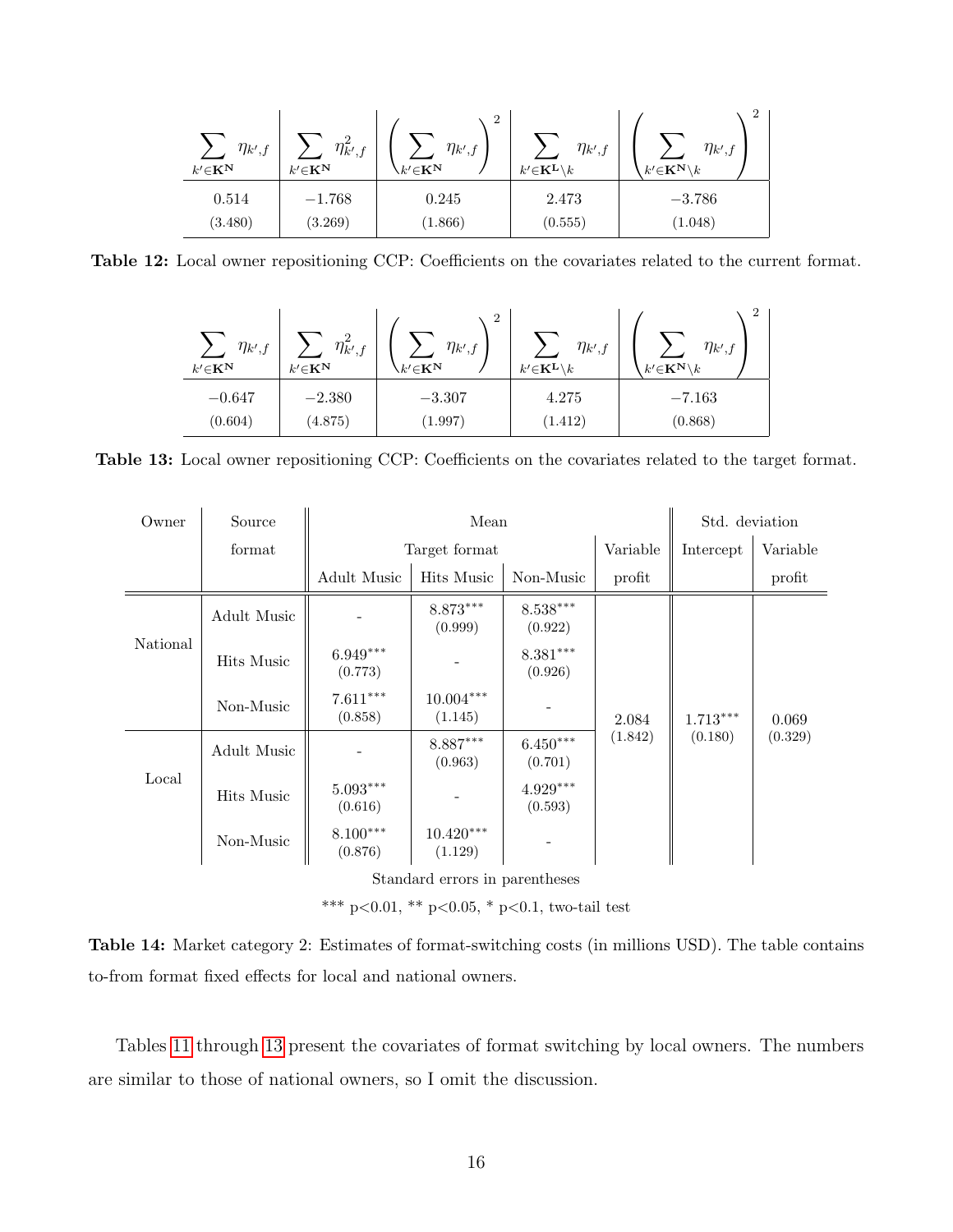| Source      |                                   |                       |                       | Std. deviation |                       |                  |
|-------------|-----------------------------------|-----------------------|-----------------------|----------------|-----------------------|------------------|
| format      |                                   |                       | Intercept             | Variable       |                       |                  |
|             | Adult Music                       | Hits Music            | Non-Music             | profit         |                       | profit           |
| Adult Music |                                   | $6.531***$<br>(0.892) | $6.284***$<br>(0.838) |                |                       | 0.069<br>(0.329) |
| Hits Music  | $5.114***$<br>(0.711)             |                       | $6.169***$<br>(0.831) |                | $1.226***$<br>(0.163) |                  |
| Non-Music   | $5.602^{\ast\ast\ast}$<br>(0.775) | $7.363***$<br>(1.036) |                       | 2.084          |                       |                  |
| Adult Music |                                   | $6.541***$<br>(0.881) | $4.747***$<br>(0.641) | (1.842)        |                       |                  |
| Hits Music  | $3.749^{\ast\ast\ast}$<br>(0.537) |                       | $3.628***$<br>(0.525) |                |                       |                  |
| Non-Music   | $5.961^{\ast\ast\ast}$<br>(0.797) | $7.669***$<br>(1.033) |                       |                |                       |                  |
|             |                                   |                       | Target format         | Mean           | Variable              |                  |

\*\*\* p<0.01, \*\* p<0.05, \* p<0.1, two-tail test

Table 15: Market category 3: Estimates of format-switching costs (in millions USD). The table contains to-from format fixed effects for local and national owners.

## 3 Numerical examples

In this appendix, I use numerical examples to show how various long-run processes can affect the dynamics of merger bids and the efficacy of the merger enforcement process. The first two examples demonstrate that myopic regulation could be suboptimal. Specifically, I identify cases in which, relative to a dynamic optimum, a myopic antitrust agency blocks mergers exessively (Example 1) or not often enough (Example 2). Additionally, I demonstrate that the efficacy of predicting waves of mergers using a myopic model might be limited (Example 3).

Utilizing an oversiplified single-sided model of competition, I conduct a numerical analysis with the radio market as an example. The advantage of such a model in the context of numerical experiments is that the results do not depend on the features specific to the radio markets, such as two-sidedness, making the extrapolation of the numerical findings to other industries more straightforward. I lift these restrictions during the empirical implementation.

Suppose the market is composed of radio stations that hold some degree of market power within their formats. I assume there are C types of consumers and the utility of a consumer i of type  $c$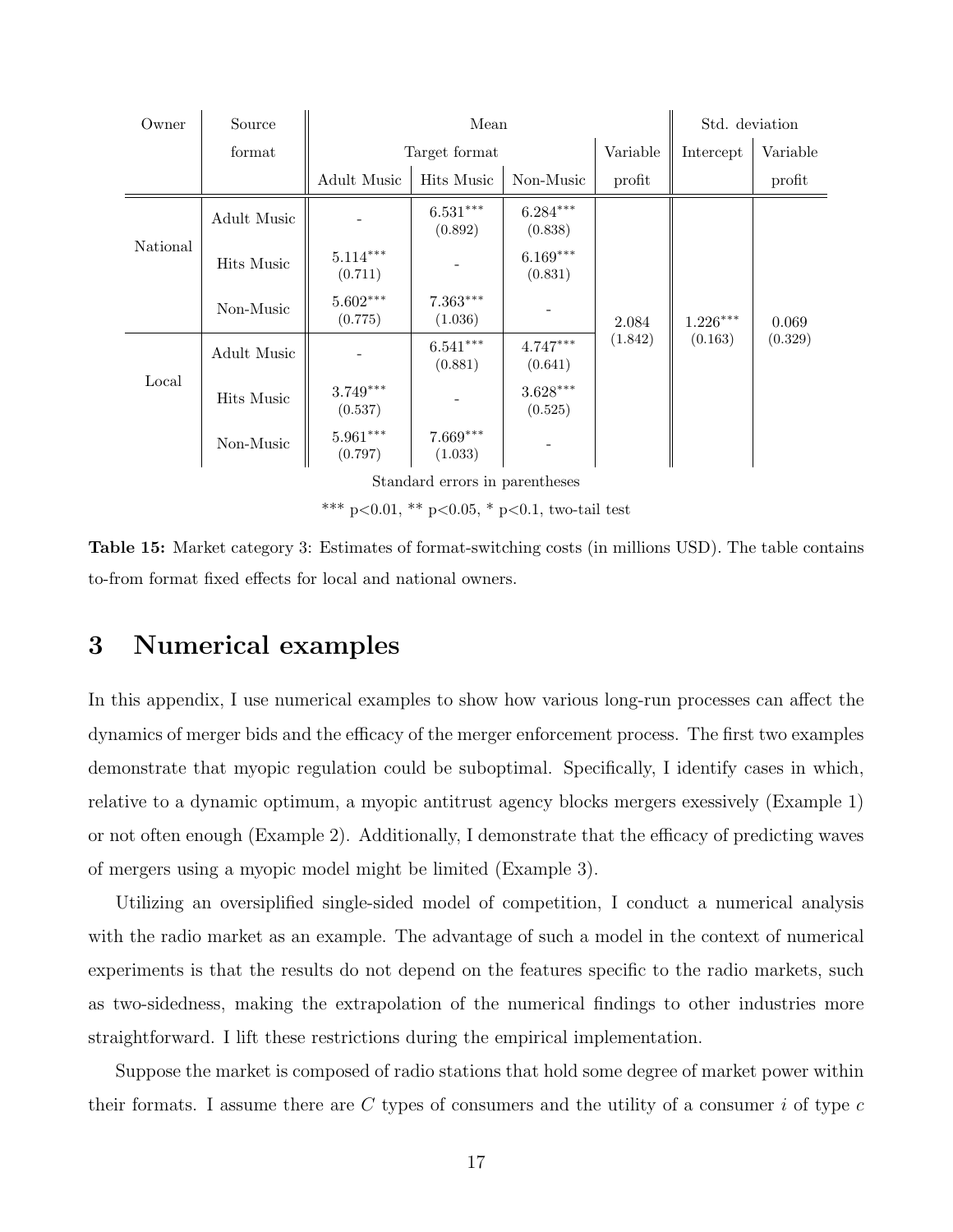| Owner    | Source      |                                   | Mean                              |                       | Std. deviation |            |          |
|----------|-------------|-----------------------------------|-----------------------------------|-----------------------|----------------|------------|----------|
|          | format      |                                   | Target format                     |                       | Variable       | Intercept  | Variable |
|          |             | Adult Music                       | Hits Music                        | Non-Music             | profit         |            | profit   |
| National | Adult Music |                                   | $2.354^{\ast\ast\ast}$<br>(0.232) | $2.265***$<br>(0.220) |                |            | 0.069    |
|          | Hits Music  | $1.844***$<br>(0.195)             |                                   | $2.224***$<br>(0.227) |                |            |          |
|          | Non-Music   | $2.019***$<br>(0.208)             | $2.654^{\ast\ast\ast}$<br>(0.266) |                       | 2.084          | $0.435***$ |          |
|          | Adult Music |                                   | $2.358***$<br>(0.231)             | $1.711***$<br>(0.169) | (1.842)        | (0.042)    | (0.329)  |
| Local    | Hits Music  | $1.351^{\ast\ast\ast}$<br>(0.153) |                                   | $1.308***$<br>(0.151) |                |            |          |
|          | Non-Music   | $2.149***$<br>(0.211)             | $2.764***$<br>(0.270)             |                       |                |            |          |

\*\*\* p<0.01, \*\* p<0.05, \* p<0.1, two-tail test

Table 16: Market category 4: Estimates of format-switching costs (in millions USD). The table contains to-from format fixed effects for local and national owners.

of listening to station  $j$  of type  $f$  is given by

$$
u_{ij} = \alpha_{cf} - \beta p_j + \epsilon_{ij},
$$

where  $p_j$  is the price of listening to the station j and  $\epsilon_{ij}$  is an idiosyncratic taste shock that is distributed as an extreme value random variable. The price of listening to the station could be a direct subscription fee or a dollar value of avoiding broadcasted advertising. Additionally, consumers can choose an outside option with zero mean utility.

Conditional on prices p and industry state  $\omega$ , the market share of station j is given by

$$
s_j(p,\omega) = \sum_{c=1}^{C} \mathcal{P}(c) \frac{\exp(\alpha_{cf(j)} - \beta p_j)}{1 + \sum_{j'=1}^{n} \exp(\alpha_{cf(j')} - \beta p_{j'})},
$$

where *n* is the number of active radio stations,  $f(j)$  is a format of station *j*, and both are prescribed by  $\omega$ .  $\mathcal{P}(c)$  is a proportion of the consumers of type c.

In the remainder of this section, I assume, for similiticy, that  $C = F = 2$  and that each consumer type has a favorite format, that is,  $\alpha_{cc} = \gamma_1$  and  $\alpha_{fc} = \gamma_2$  if  $c \neq f$ , where  $\gamma_1 > \gamma_2$ . The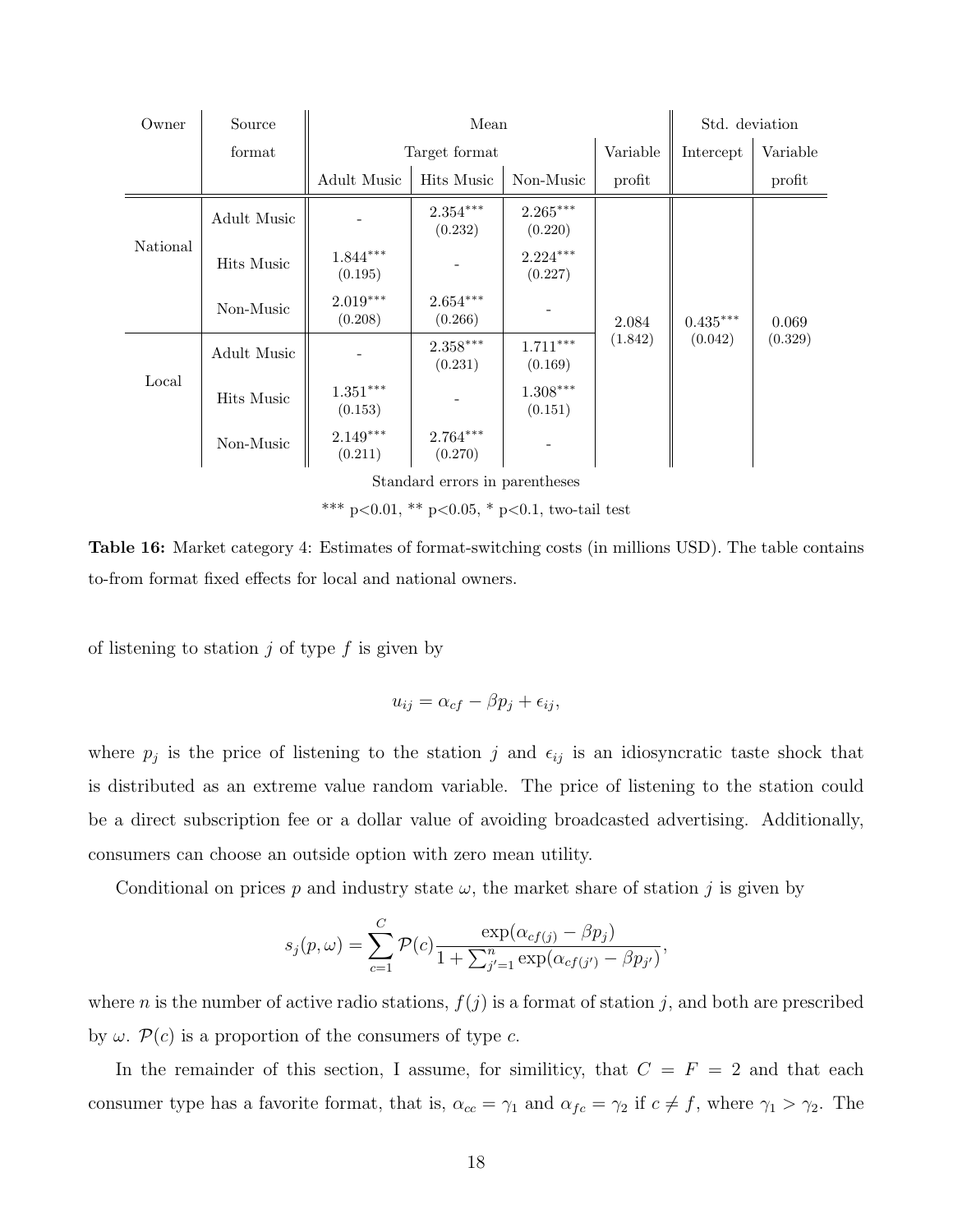difference between  $\gamma_1$  and  $\gamma_2$  measures a consumer's willingness to switch to a format that is not their favorite and determines the degree of within-format market power.

In the reminder of this section, I divide active firms into corporations and local firms. A corporation can hold multiple radio stations, whereas a local firm can hold only one. Both types of firms can reposition radio stations, and in particular, a corporation may reposition individual stations within its portfolio. Importantly, corporations can acquire local firms, whereas local firms cannot acquire corporations. Both types of firms are fully forward looking when repositioning and bargaining over the acquisition price. In the first example, I show that a myopic regulator can behave sub optimally and block mergers excesively.

EXAMPLE 1: POST-MERGER REPOSITIONING (ENTRY). Mergers usually result in an increase of market power and markups, which benefits the merged entity but can also spill over to competitors (see [Salant et al.](#page-26-4) [\(1983\)](#page-26-4) for an analysis of the Cournot model). These spillovers encourage postmerger entry and repositioning, which could mitigate the negative effects of the merger (see section 9 of Horizontal Merger Guidelines). A myopic regulator, who does not account for entry, would over-estimate the negative effect of the merger, which could result in over-blocking.

A simple setting in which I can show excessive blocking contains a single corporation and four local firms. Consider a state  $\mathcal{J}^0$  in which a corporation owns a single station in format 1, and additionally a single local firm in format 1, and three local firms are in format 2. Formally,  $\mathcal{J}^0 = [(1,0), (1,0), (0,1), (0,1), (0,1)].$  Now consider the corporation's acquisition of company 2. The industry moves into a state  $\mathcal{J}^1 = [(2,0), (0,1), (0,1), (0,1)]$ . If a static welfare of  $\mathcal{J}^0$  is greater than  $\mathcal{J}^1$ , because of the monopolization of format 1, a myopic regulator would reject the merger. However, in the long run, higher rents in format 1 could invite repositioning from format 2 leading to  $\mathcal{J}^2 = [(2,0), (1,0), (0,1), (0,1)].$  Note that format 1 is no longer monopolized, so adequate economies of scale would make  $\mathcal{J}^2$  preferable to  $\mathcal{J}^0$ . Thus the merger should be approved provided the repositioning is timely, likely, and sufficient (see Horizontal Merger Guidelines, section 9).

I analyze the aforementioned situation numerically in the context of both the total-surplus and consumer-surplus criteria. Table [17](#page-20-0) presents the results of computational experiments for an industry with fixed cost synergies and a regulator using a total-surplus criterion. The static dead-weight loss varies between 0.6% (of the total surplus) and 4.2%, respectively, for high and low levels of fixed cost synergies. Thus the myopic total-surplus maximizer would reject this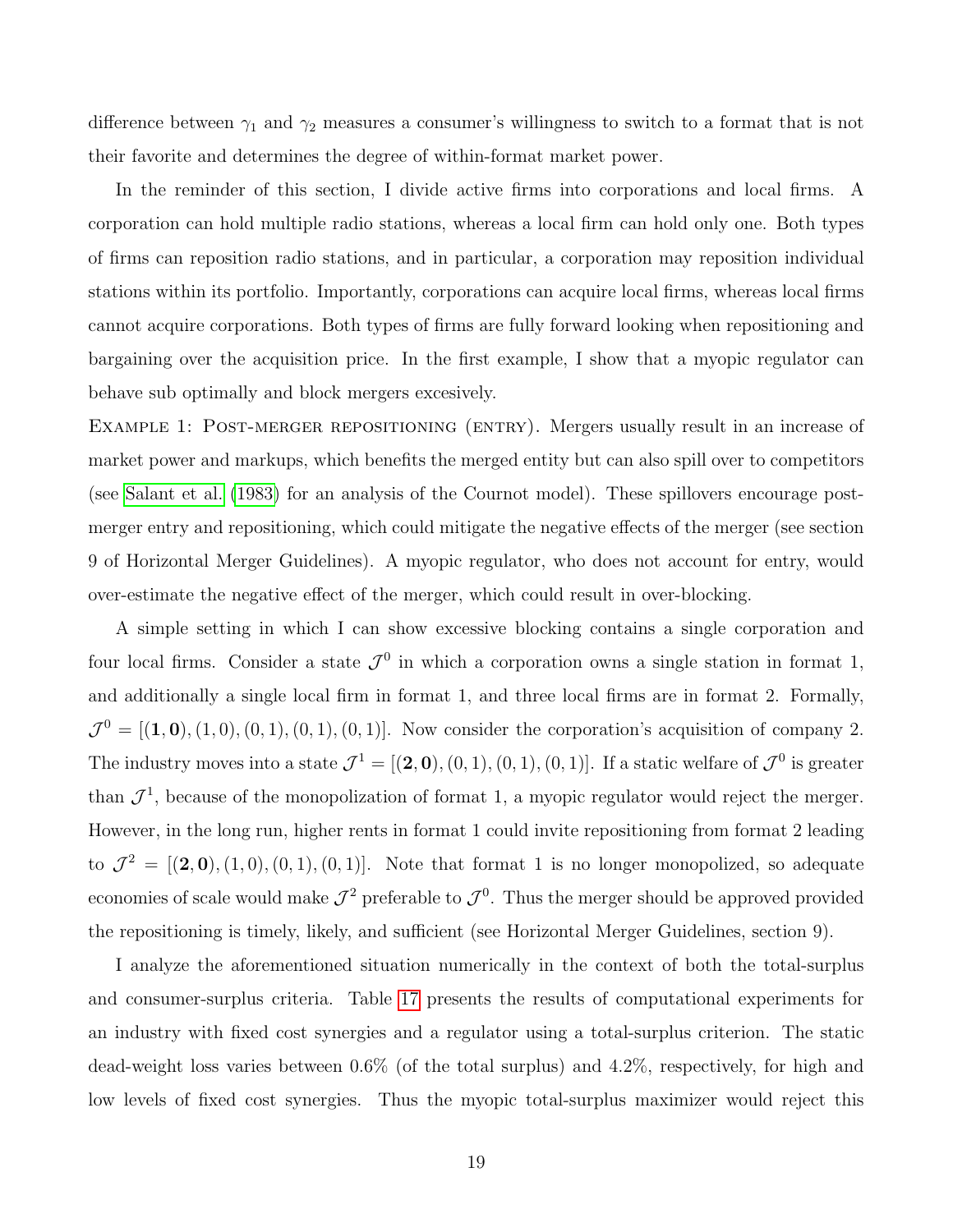merger. However, depending on the repositioning cost and the size of cost synergies, a forwardlooking regulator might approve the merger. For the highest level of fixed cost synergies, the merger should be approved even for large values of repositioning cost, bringing between a 0.7% and 2.2% increase in total welfare. Note that if the cost synergies are smaller, the regulator should approve the merger only if the entry is likely and timely, that is, when the repositioning cost is low. Thus, to make a correct decision, the regulator should have estimates of both cost synergies and repositioning cost.

In Table [18,](#page-21-0) I present a similar analysis for the industry with marginal cost efficiencies and for the regulator who enforces a consumer-surplus criterion. I consider the situation in which the corporation has lower marginal cost than the local firm. The top of the table contains a case in which marginal cost efficiencies from the merger are large enough to counteract a static increase in market power. Consequently, both myopic and forward-looking regulators would make the same decision and approve the merger. However, if the cost synergies are smaller, the static impact of the merger on consumer surplus is negative and a myopic regular rejects the merger. At the same time, the dynamic regulator approves the merger if the repositioning cost is low enough.

EXAMPLE 2: PREDATORY MERGERS. Consider a situation in which a merger results in substantial marginal cost synergies. These synergies would benefit the conglomerate but might hurt the smaller competitors and prompt their exit. Following this logic, I call a merger predatory if it is aimed at driving competitors out of the market by using substantial marginal cost advantages. This example illustrates how the actions of myopic regulators may be suboptimal when approve rather than reject such predatory mergers.

A modification of Example 1 provides a simple setting for the analysis of this kind of dynamics. The industry starts in state  $\mathcal{J}^0 = [(1,0), (1,0), (1,0), (0,1), (0,1)]$ ; the corporation proposes an acquisition of the second firm, which leads to  $\mathcal{J}^1 = [(2,0), (1,0), (0,1), (0,1)]$ ; and a myopic regulator approves the merger on the calculation that the drop in consumer surplus would not be significant. However, the local firm repositions to format 2, leading to the suboptimal configuration  $\mathcal{J}^2 = [(2,0), (0,1), (0,1), (0,1)].$ 

Table [18](#page-21-0) presents the results of multiple computational experiments exploring this dynamic. A corporation with two products has a marginal cost of 0.75, whereas a corporation with one product has a marginal cost of 1, and the same true for any other other company. The tables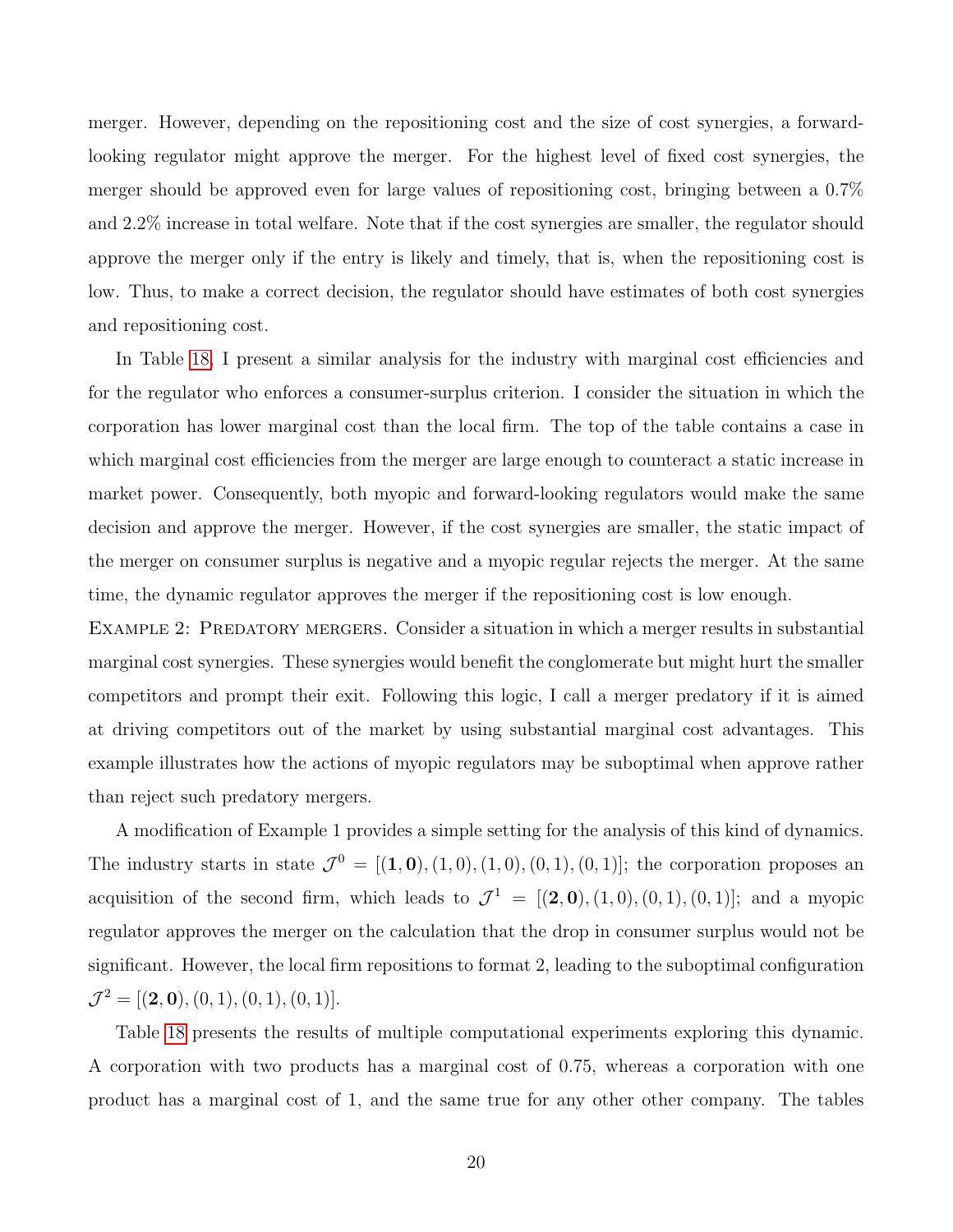<span id="page-20-0"></span>

|                        |                |                                      |               | Long-run impact           |          |          |          |          |  |
|------------------------|----------------|--------------------------------------|---------------|---------------------------|----------|----------|----------|----------|--|
| Fixed-cost synergy     |                |                                      | Myopic impact | Switching cost $(\rho^R)$ |          |          |          |          |  |
|                        |                |                                      |               | 18.500                    | 17.500   | 12.000   | 7.000    | 4.000    |  |
| One station            | 0.170          | Consumer surplus                     | $-13.6\%$     | $-9.0\%$                  | $-7.3%$  | $-4.6\%$ | $-5.1\%$ | $-4.6\%$ |  |
|                        |                | Total surplus                        | $-0.6\%$      | 0.7%                      | $1.2\%$  | $2.6\%$  | 2.4%     | $2.2\%$  |  |
| Two stations<br>Fringe | 0.170<br>0.170 | Prob. of entry<br>without the merger |               | 0.001                     | 0.002    | 0.045    | 0.241    | 0.231    |  |
|                        |                | Prob. of entry<br>after the merger   |               | 0.008                     | 0.013    | 0.209    | 0.513    | 0.296    |  |
|                        |                | Consumer surplus                     | $-13.6\%$     | $-9.0\%$                  | $-7.3%$  | $-4.6\%$ | $-5.1\%$ | $-4.6\%$ |  |
| One station            | 0.170<br>0.204 | Total surplus                        | $-1.5\%$      | $-0.3\%$                  | $0.3\%$  | 1.7%     | $1.5\%$  | $1.4\%$  |  |
| Two stations<br>Fringe | 0.170          | Prob. of entry<br>without the merger |               | 0.001                     | 0.002    | 0.045    | 0.241    | 0.231    |  |
|                        |                | Prob. of entry<br>after the merger   |               | 0.008                     | 0.013    | 0.209    | 0.512    | 0.296    |  |
|                        | 0.170          | Consumer surplus                     | $-13.6\%$     | $-9.0\%$                  | $-7.3\%$ | $-4.6\%$ | $-5.0\%$ | $-4.5\%$ |  |
| One station            |                | Total surplus                        | $-2.9\%$      | $-1.6\%$                  | $-1.0\%$ | $0.3\%$  | $0.3\%$  | $0.1\%$  |  |
| Two stations<br>Fringe | 0.255<br>0.170 | Prob. of entry<br>without the merger |               | 0.001                     | 0.002    | 0.045    | 0.241    | 0.231    |  |
|                        |                | Prob. of entry<br>after the merger   |               | 0.008                     | 0.013    | 0.209    | 0.495    | 0.296    |  |
|                        |                | Consumer surplus                     | $-13.6\%$     | $-9.0\%$                  | $-7.3%$  | $-4.6\%$ | $-4.8\%$ | $-4.3\%$ |  |
| One station            | 0.170          | Total surplus                        | $-4.2\%$      | $-3.0\%$                  | $-2.4%$  | $-1.0\%$ | $-1.1\%$ | $-1.3\%$ |  |
| Two stations<br>Fringe | 0.306<br>0.170 | Prob. of entry<br>without the merger |               | 0.001                     | 0.002    | 0.045    | 0.241    | 0.231    |  |
|                        |                | Prob. of entry<br>after the merger   |               | 0.008                     | 0.013    | 0.209    | 0.326    | 0.308    |  |

Table 17: The table illustrates the difference between the myopic and long-term impact of the merger described in Example 1a on total and consumer surplus. Additionally, I report pre-merger and postmerger probabilities of repositioning that increases the number of competitors in the relevant format. I have underlined the relevant events, that would lead a myopic regulator to block the merger. However, the same events would lead a forward-looking regulator to allow the merger.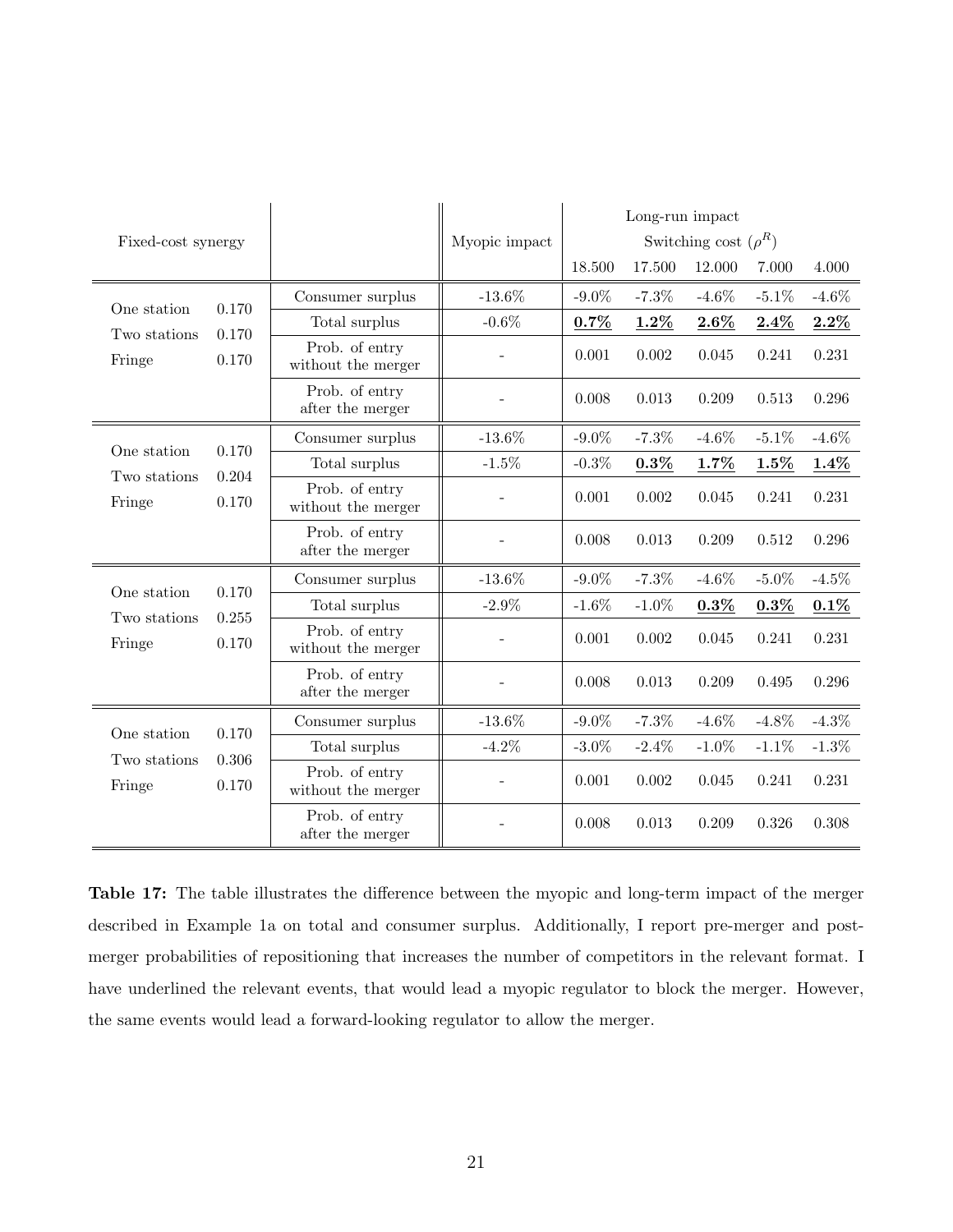<span id="page-21-0"></span>

|               |       |                                      |               | Long-run impact |          |                           |          |          |  |
|---------------|-------|--------------------------------------|---------------|-----------------|----------|---------------------------|----------|----------|--|
| Marginal cost |       |                                      | Myopic impact |                 |          | Switching cost $(\rho^R)$ |          |          |  |
|               |       |                                      |               | 3.000           | 2.500    | 2.000                     | 1.500    | 1.000    |  |
|               |       | Consumer surplus                     | $-14.1\%$     | $-5.1\%$        | $-4.8\%$ | $-4.5\%$                  | $-4.3\%$ | $-4.3\%$ |  |
| Large owner   | 1.000 | Total surplus                        | $-4.0\%$      | $-1.0\%$        | $-0.9\%$ | $-1.0\%$                  | $-1.3\%$ | $-1.3\%$ |  |
| Fringe        | 1.000 | Prob. of entry<br>without the merger |               | 0.649           | 0.636    | 0.573                     | 0.547    | 0.617    |  |
|               |       | Prob. of entry<br>after the merger   |               | 0.861           | 0.767    | 0.666                     | 0.666    | 0.719    |  |
|               |       | Consumer surplus                     | $-2.9\%$      | $-0.5\%$        | $-0.0\%$ | $0.4\%$                   | $0.8\%$  | $1.2\%$  |  |
| Large owner   | 1.000 | Total surplus                        | $8.6\%$       | $8.4\%$         | $8.3\%$  | $8.1\%$                   | 7.9%     | $7.2\%$  |  |
| Fringe        | 2.750 | Prob. of entry<br>without the merger |               | 0.104           | 0.161    | 0.217                     | 0.281    | 0.417    |  |
|               |       | Prob. of entry<br>after the merger   |               | 0.100           | 0.158    | 0.213                     | 0.273    | 0.416    |  |
|               |       | Consumer surplus                     | $-1.2\%$      | $0.3\%$         | $0.8\%$  | $1.3\%$                   | 1.7%     | $2.2\%$  |  |
| Large owner   | 1.000 | Total surplus                        | 10.4%         | 10.0%           | $9.9\%$  | $9.8\%$                   | $9.5\%$  | $8.6\%$  |  |
| Fringe        | 3.000 | Prob. of entry<br>without the merger |               | 0.075           | 0.125    | 0.182                     | 0.251    | 0.393    |  |
|               |       | Prob. of entry<br>after the merger   |               | 0.063           | 0.110    | 0.165                     | 0.232    | 0.383    |  |
|               |       | Consumer surplus                     | $2.5\%$       | $2.5\%$         | $3.0\%$  | $3.5\%$                   | $4.0\%$  | $4.5\%$  |  |
| Large owner   | 1.000 | Total surplus                        | 14.0%         | 13.6%           | 13.4%    | 13.2%                     | 12.8%    | 11.5%    |  |
| Fringe        | 3.500 | Prob. of entry<br>without the merger |               | 0.038           | 0.075    | 0.125                     | 0.199    | 0.348    |  |
|               |       | Prob. of entry<br>after the merger   |               | 0.025           | 0.054    | 0.097                     | 0.166    | 0.327    |  |

Table 18: The table illustrates the difference between the myopic and long-term impact on total and consumer surplus of the merger described in Example 1b. Additionally, I report pre-merger and postmerger probabilities of repositioning that increases the number of competitors in the relevant format. I have underlined the relevant events, that would lead a myopic regulator to block the merger. However, the same events would lead a forward-looking regulator to allow the merger.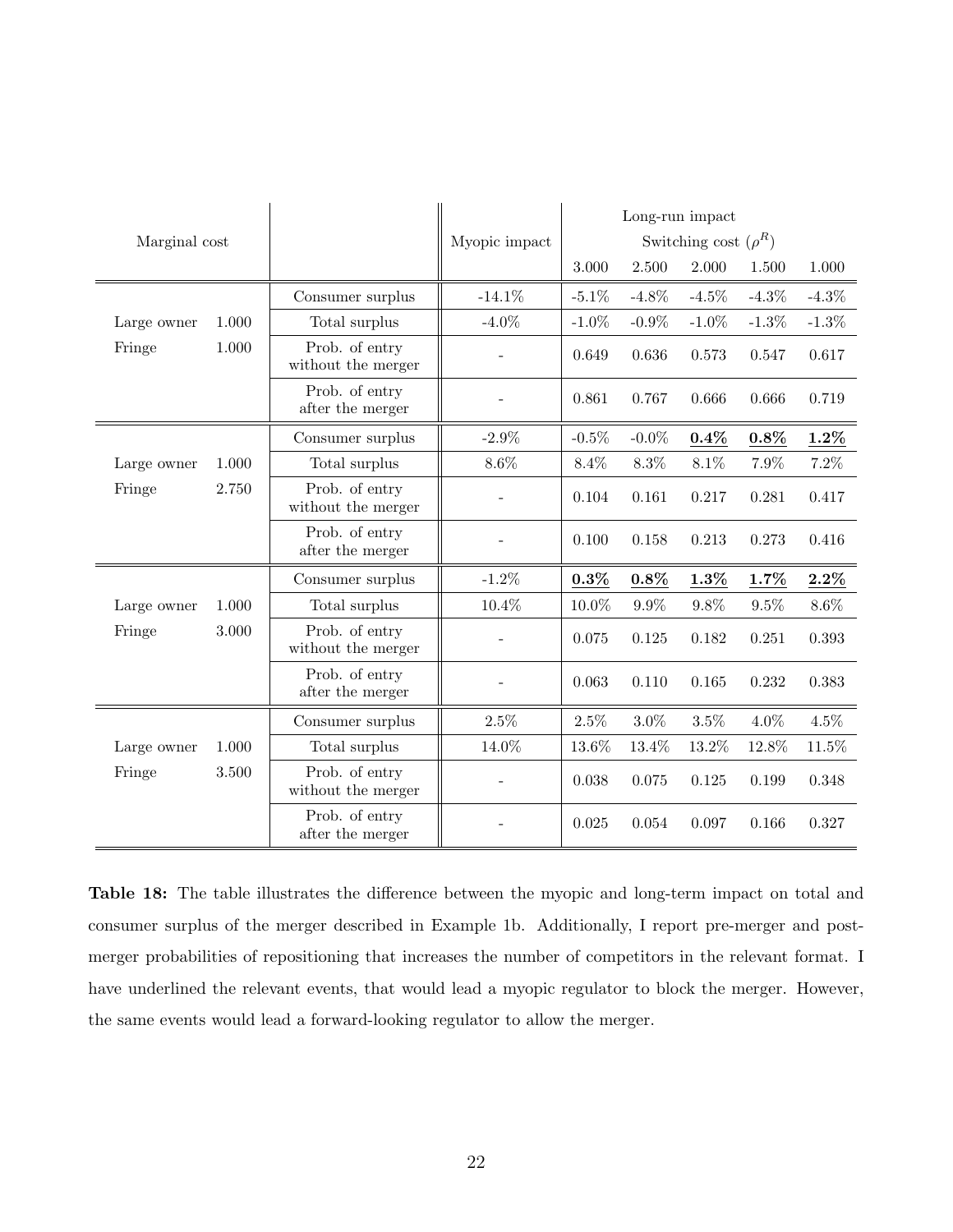contain percentage changes in consumer surplus caused by the merger and the probability that at least one firm will exit the first format during a unit interval following the merger. I demonstrate that the myopic regulator consistently underestimates the impact of mergers on consumer surplus and in many cases this regulator would approve too many mergers. In the most notable case, the myopic regulator would predict a 1.3% increase in consumer surplus, but in reality, the merger would result in a drop in consumer surplus of more than 3.6%.

EXAMPLE 3: MERGER WAVES AND HOLD-OUT. This example demonstrates the difference between a myopic and dynamic model for waves of mergers. Consider an industry with a single format, no repositioning, one active corporation owning a single station, and three local firms available for acquisition. The utility of the product equals 2, and the price coefficient equals −1. Jointly operating two and three firms results, respectively, in 50% and 66% gains of efficiency in marginal cost. The regulator always forbids a merger to create a monopoly, thus only four-to-three and three-to-two mergers are feasible. I consider two levels of player sophistication: a myopic case in which both a buyer and a seller maximize static profits, and a forward-looking case in which they maximize a discounted stream of profits.

Table [20](#page-24-0) presents equilibrium probabilities of mergers for different primitives and levels of player sophistication. Intuitively, the likelihood of the merger is a decreasing function of a merger execution cost and an increasing function of marginal cost (because of the marginal cost efficiencies). First, I note that a probability of a merger in a myopic model is usually higher than in a dynamic model. Looking at the three-to-two merger first is helpful in explaining this higher probability. In this case, no further mergers are possible, so the marginal market power of merging in a myopic world is equal to the marginal market power of merging in a forward-looking world. However, the same is not true for acquisition prices, and Figure [2](#page-25-0) depicts the difference between the myopic and forward-looking acquisition prices. In particular, I find the acquisition price is substantially higher in the forward-looking case resulting in a *hold out*. The reason is that a merger increases the markups of competitors that are not acquired, so a forward-looking acquiree has an incentive to reject a static merger bid and internalize these spillovers. Note that these incentives disappear once the economies of scale increase and competition with a conglomerate becomes more difficult.

The case of a four-to-three merger is more complicated. Figure [2](#page-25-0) depicts the difference in acquisition price between myopic and forward-looking cases. For small marginal cost synergies,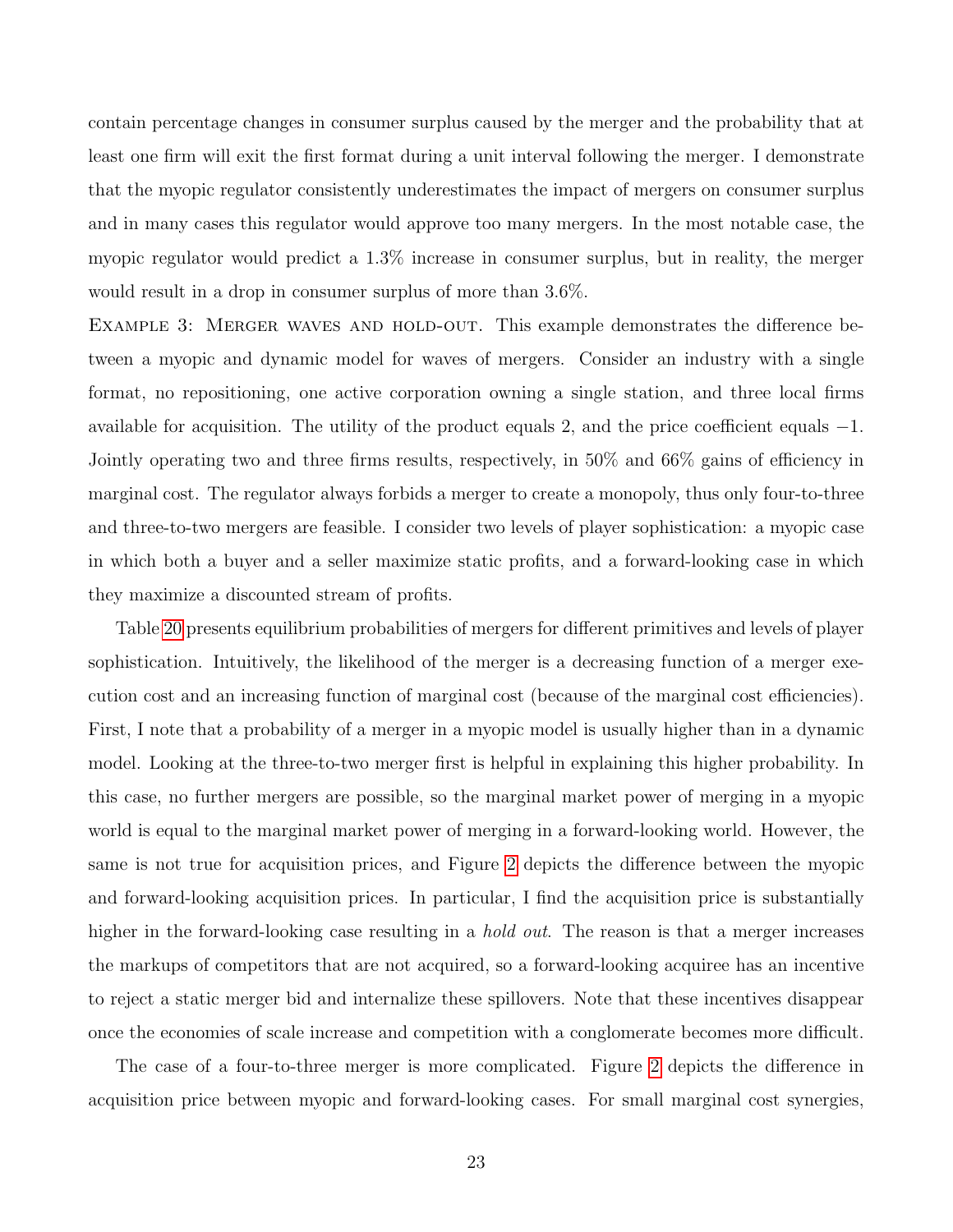| Marginal cost          |                         |                                     | Myopic impact |                   | Long-run impact<br>Switching cost $(\rho^R)$ |          |          |  |  |
|------------------------|-------------------------|-------------------------------------|---------------|-------------------|----------------------------------------------|----------|----------|--|--|
|                        |                         |                                     |               | 3.000             | 2.500                                        | 2.000    | 1.500    |  |  |
| One station            | 1.100                   | Consumer surplus                    | 3.5%          | $-0.5\%$          | $-0.1\%$                                     | 0.5%     | $1.3\%$  |  |  |
| Two stations           | 0.853                   | Total surplus                       | 7.5%          | 20.4%             | 19.3%                                        | 17.8%    | 15.8%    |  |  |
| Fringe                 | 1.000                   | Prob. of exit<br>without the merger |               | 0.001             | 0.002                                        | 0.045    | 0.241    |  |  |
|                        |                         | Prob. of exit<br>after the merger   |               | 0.906             | 0.921                                        | 0.937    | 0.953    |  |  |
|                        |                         | Consumer surplus                    | 2.4%          | $-1.6\%$          | $-1.2\%$                                     | $-0.5\%$ | $0.3\%$  |  |  |
| One station            | 1.100<br>0.880<br>1.000 | Total surplus                       | $6.2\%$       | 17.9%             | 16.8%                                        | $15.3\%$ | 13.4%    |  |  |
| Two stations<br>Fringe |                         | Prob. of exit<br>without the merger |               | 0.001             | 0.002                                        | 0.045    | 0.241    |  |  |
|                        |                         | Prob. of exit<br>after the merger   |               | 0.877             | 0.898                                        | 0.920    | 0.940    |  |  |
|                        |                         | Consumer surplus                    | $1.3\%$       | $-2.6\%$          | $-2.2\%$                                     | $-1.5%$  | $-0.7\%$ |  |  |
| One station            | 1.100                   | Total surplus                       | $5.0\%$       | 15.4%             | 14.3%                                        | 12.9%    | $11.0\%$ |  |  |
| Two stations<br>Fringe | 0.907<br>1.000          | Prob. of exit<br>without the merger |               | 0.001             | 0.002                                        | 0.045    | 0.241    |  |  |
|                        |                         | Prob. of exit<br>after the merger   |               | 0.841             | 0.870                                        | 0.899    | 0.925    |  |  |
|                        |                         | Consumer surplus                    | 0.2%          | $\textbf{-3.6}\%$ | $-3.1\%$                                     | $-2.4%$  | $-1.6\%$ |  |  |
| One station            | 1.100                   | Total surplus                       | 3.7%          | 12.8%             | 11.8%                                        | 10.4%    | 8.7%     |  |  |
| Two stations<br>Fringe | 0.935<br>1.000          | Prob. of exit<br>without the merger |               | 0.001             | 0.002                                        | 0.045    | 0.241    |  |  |
|                        |                         | Prob. of exit<br>after the merger   |               | 0.798             | 0.836                                        | 0.873    | 0.906    |  |  |

Table 19: The table illustrates the difference between the myopic and long-term impact of the merger described in Example 2 on total and consumer surplus. Additionally, I report pre-merger and postmerger probabilities of repositioning that increases the number of competitors in the relevant format. I have underlined the relevant events, that would lead a myopic regulator to block the merger. However, the same events would lead a forward-looking regulator to allow the merger.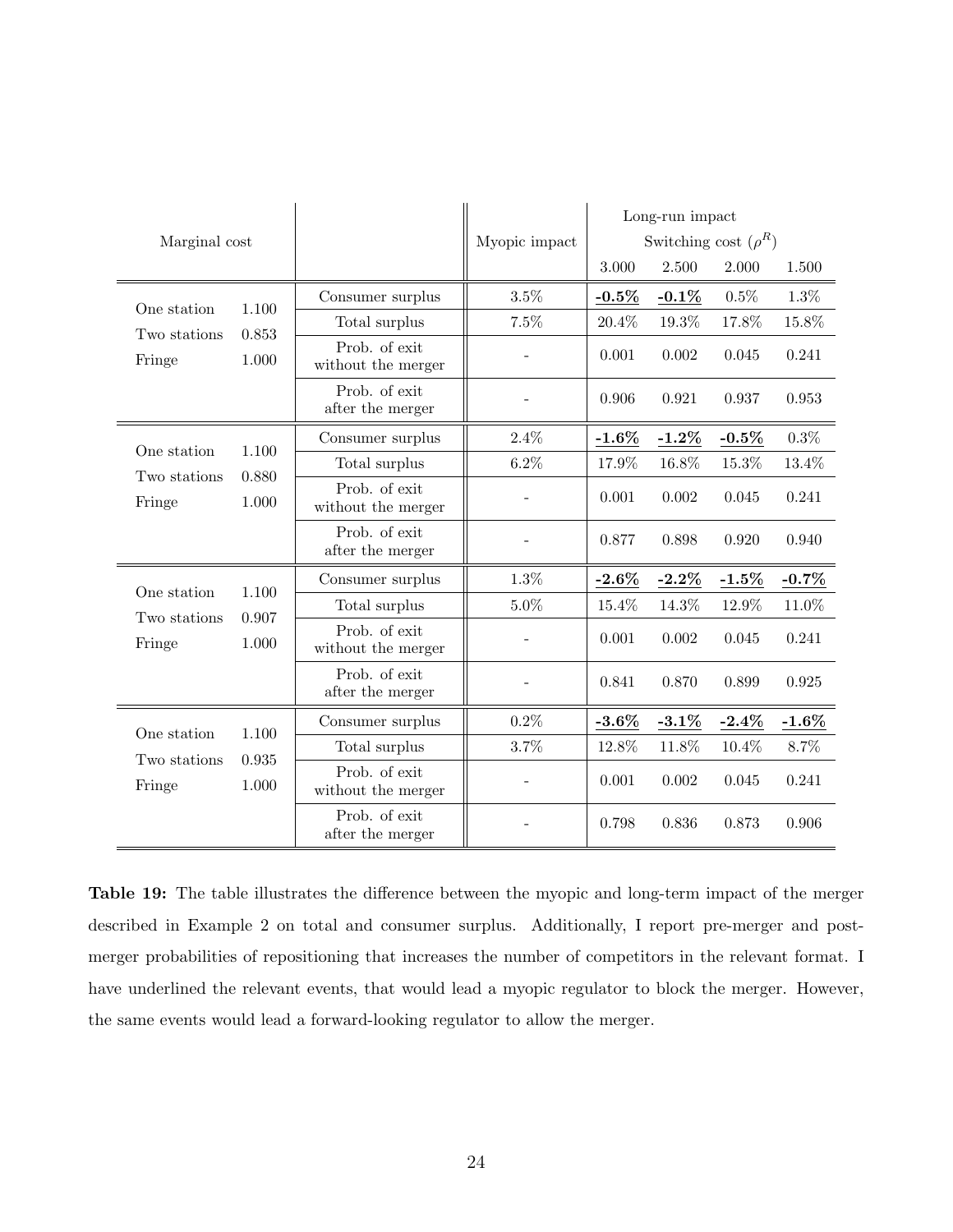<span id="page-24-0"></span>

| Merger         | Merger                  | Player          |       |       |       |       | Marginal cost |       |       |       |
|----------------|-------------------------|-----------------|-------|-------|-------|-------|---------------|-------|-------|-------|
| execution cost | type                    | sophistication  | 0.0   | 0.5   | 1.0   | 1.5   | 2.0           | 2.5   | 3.0   | 3.5   |
|                |                         | myopic          | 1.000 | 1.000 | 1.000 | 1.000 | 1.000         | 1.000 | 1.000 | 1.000 |
| Low            | $4\Rightarrow 3$ merger | forward looking | 0.044 | 0.386 | 0.904 | 0.987 | 0.998         | 1.000 | 1.000 | 1.000 |
|                |                         | myopic          | 1.000 | 1.000 | 1.000 | 1.000 | 1.000         | 1.000 | 1.000 | 1.000 |
|                | $3\Rightarrow 2$ merger | forward looking | 0.280 | 0.627 | 0.836 | 0.926 | 0.965         | 0.982 | 0.990 | 0.994 |
|                | $4\Rightarrow 3$ merger | myopic          | 0.000 | 0.364 | 1.000 | 1.000 | 1.000         | 1.000 | 1.000 | 1.000 |
| Medium         |                         | forward looking | 0.000 | 0.018 | 0.243 | 0.844 | 0.974         | 0.995 | 0.999 | 1.000 |
|                |                         | myopic          | 1.000 | 1.000 | 1.000 | 1.000 | 1.000         | 1.000 | 1.000 | 1.000 |
|                | $3\Rightarrow 2$ merger | forward looking | 0.045 | 0.147 | 0.457 | 0.734 | 0.870         | 0.933 | 0.963 | 0.978 |
|                |                         | myopic          | 0.000 | 0.000 | 0.000 | 0.891 | 1.000         | 1.000 | 1.000 | 1.000 |
|                | $4\Rightarrow 3$ merger | forward looking | 0.000 | 0.000 | 0.000 | 0.090 | 0.708         | 0.939 | 0.986 | 0.996 |
| High           |                         | myopic          | 0.000 | 0.184 | 0.997 | 1.000 | 1.000         | 1.000 | 1.000 | 1.000 |
|                | $3\rightarrow 2$ merger | forward looking | 0.000 | 0.009 | 0.048 | 0.217 | 0.546         | 0.758 | 0.865 | 0.920 |

Table 20: Probability of diffent types of mergers for myopic and forward-looking buyers and sellers for different levels of merger execution cost and marginal cost synergies.

the results for a four-to-three case are similar to those of a three-to-two case. However, for large values of the marginal cost the acquisition price in the myopic model is greater than in the forwardlooking model. To understand that, consider the firm's incentives to reject a four-to-three merger bid. In the case of a high marginal cost, the potential acquiree recognizes that rejecting the bid would likely lead to a competition against a highly efficient conglomerate. As a result, the acquirer might credibly threaten the acquiree to make a bid to a competitor and subsequently come back with a lower offer leveraging on its size. Thus, in the extreme case, the acquiree agrees to a haircut, that is, selling out below current static profits. Such a haircut explains why a four-to-three merger is more probable than a three-to-two merger (see the last rows of Table [20\)](#page-24-0).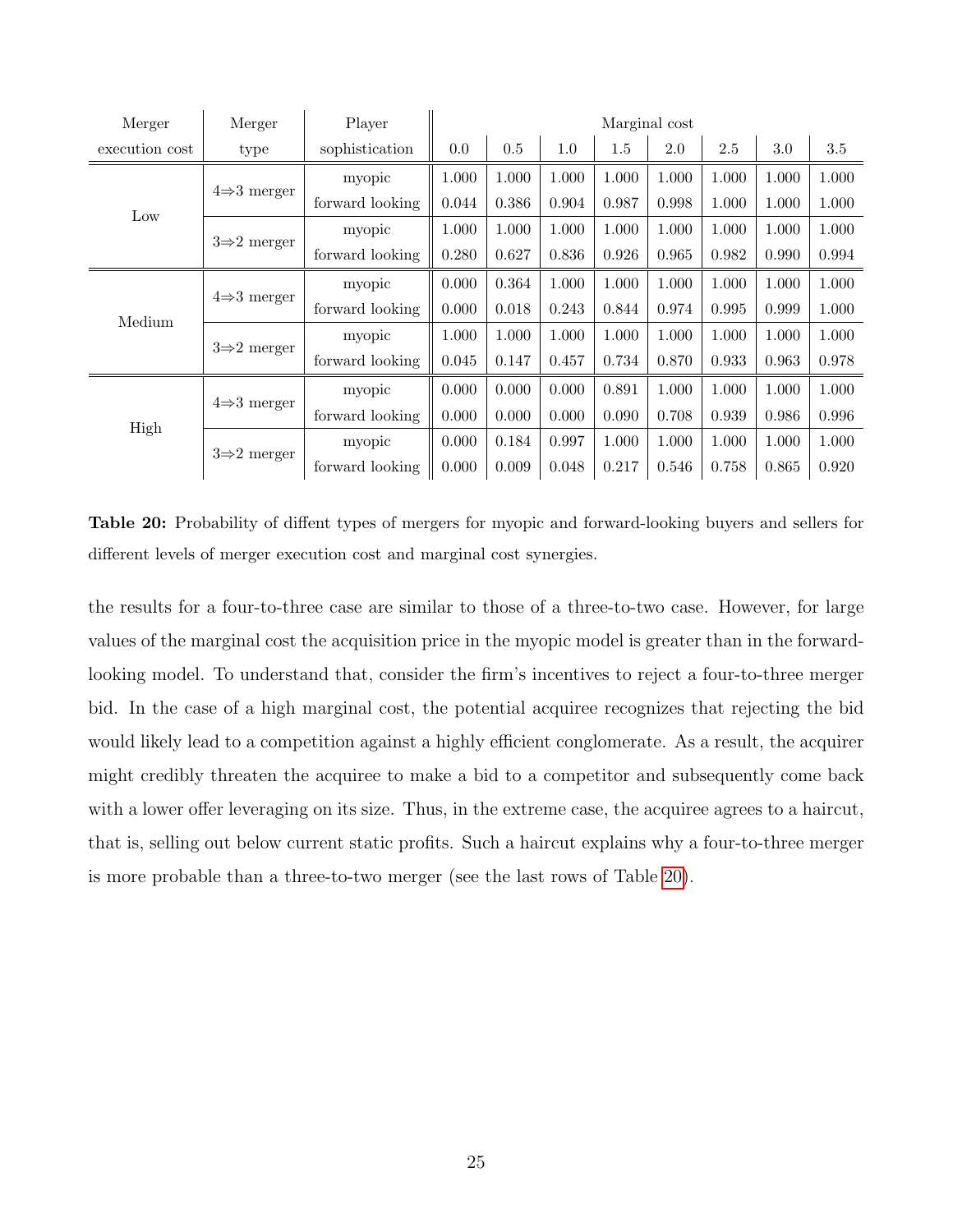

Figure 1: Percentage difference in the acquisition price of the three-to-two merger, between a forwardlooking and a myopic model. The x-axis represents the different levels of marginal cost that determine the importance of marginal cost synergies. Note that a forward-looking acquisition price is greater in the forward-looking model for all considered values of marginal cost.

<span id="page-25-0"></span>

Figure 2: Percentage difference in acquisition price of the three-to-two merger, between a forwardlooking and a myopic model. The x-axis represents different levels of marginal cost that determine the importance of marginal cost synergies. On the left side of the graph, the myopic price is smaller than the forward-looking price (hold out). On the right side of the graph the myopic price is greater (speed-up).